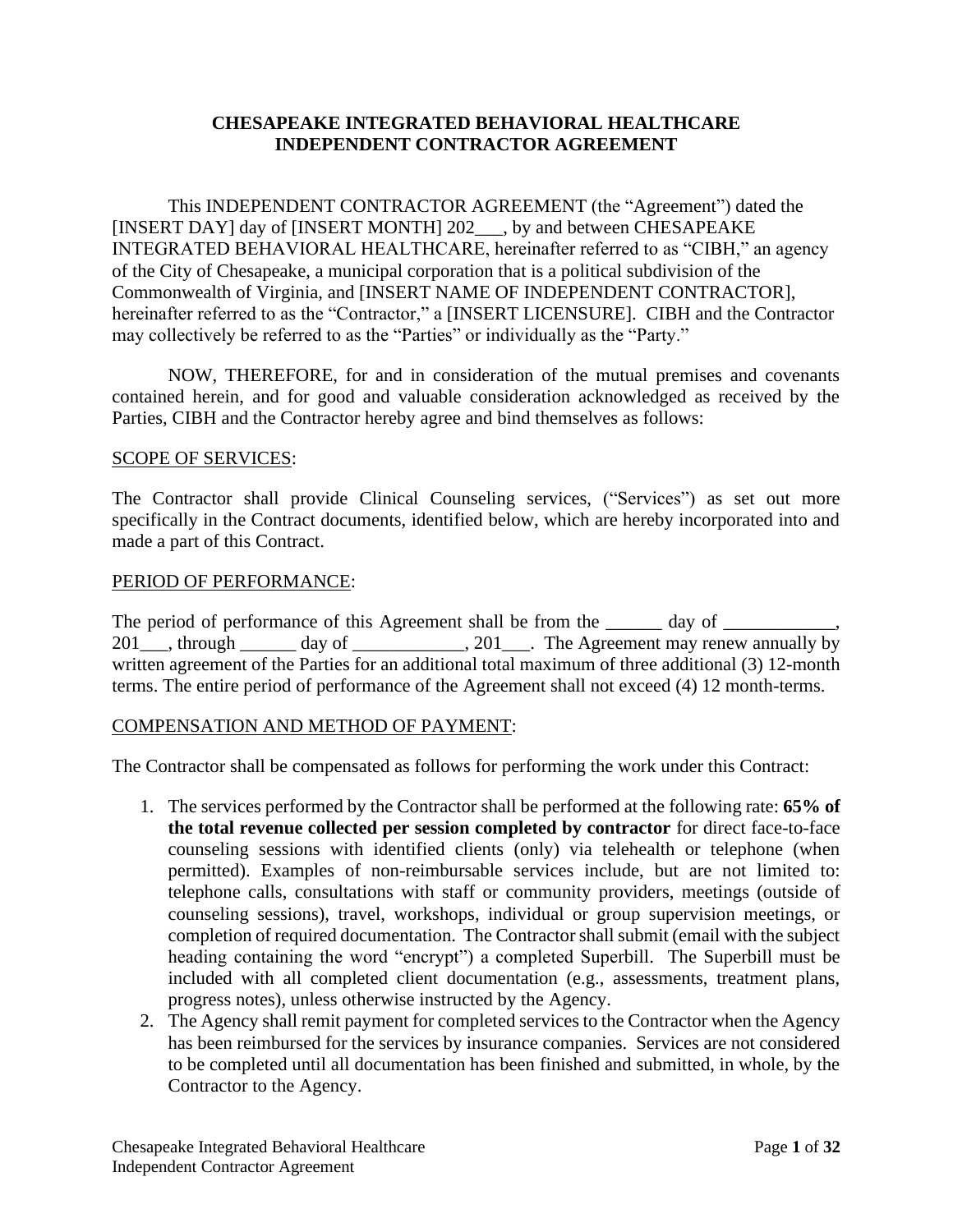- 3. The Agency shall not be responsible for federal, state and local taxes derived from the Contractor's net income or for the withholding and/or payment of any federal, state and local income and other payroll taxes, workers' compensation, disability benefits or other legal requirements applicable to the Contractor.
- 4. Contractor understands that reimbursement amounts will vary depending on the payor.
- 5. The contractor will ensure that all CIBH policies, regulatory and third-party payer requirements are followed.
- 6. The contractor will be provided an orientation from CIBH and participate in all required trainings.

The Contractor shall provide such documentation as CIBH may require confirming that Services have been provided.

#### AGREEMENT DOCUMENTS:

The Agreement documents shall consist of the following:

- 1. This signed Agreement;
- 2. The Scope of Work and Description of Services;
- 3. General Terms and Conditions;
- 4. Special Terms and Conditions;
- 5. Contractor Vendor Services Agreement;
- 6. Appendices:
	- a. Appendix A: Current licensure/accreditation/certification
	- b. Appendix B: Certificate of Malpractice Insurance/copy of Malpractice Insurance policy
	- c. Appendix C: W9 Form
	- d. Appendix D: Certification of Compliance with Immigration Laws and Regulations
	- e. Appendix E: Litigation Disclosure Form
	- f. Appendix F: State Corporation Commission Form
	- g. Other:
- 7. All written modifications of the documents listed above

All of the Agreement documents listed above are incorporated into and made a part of this Agreement.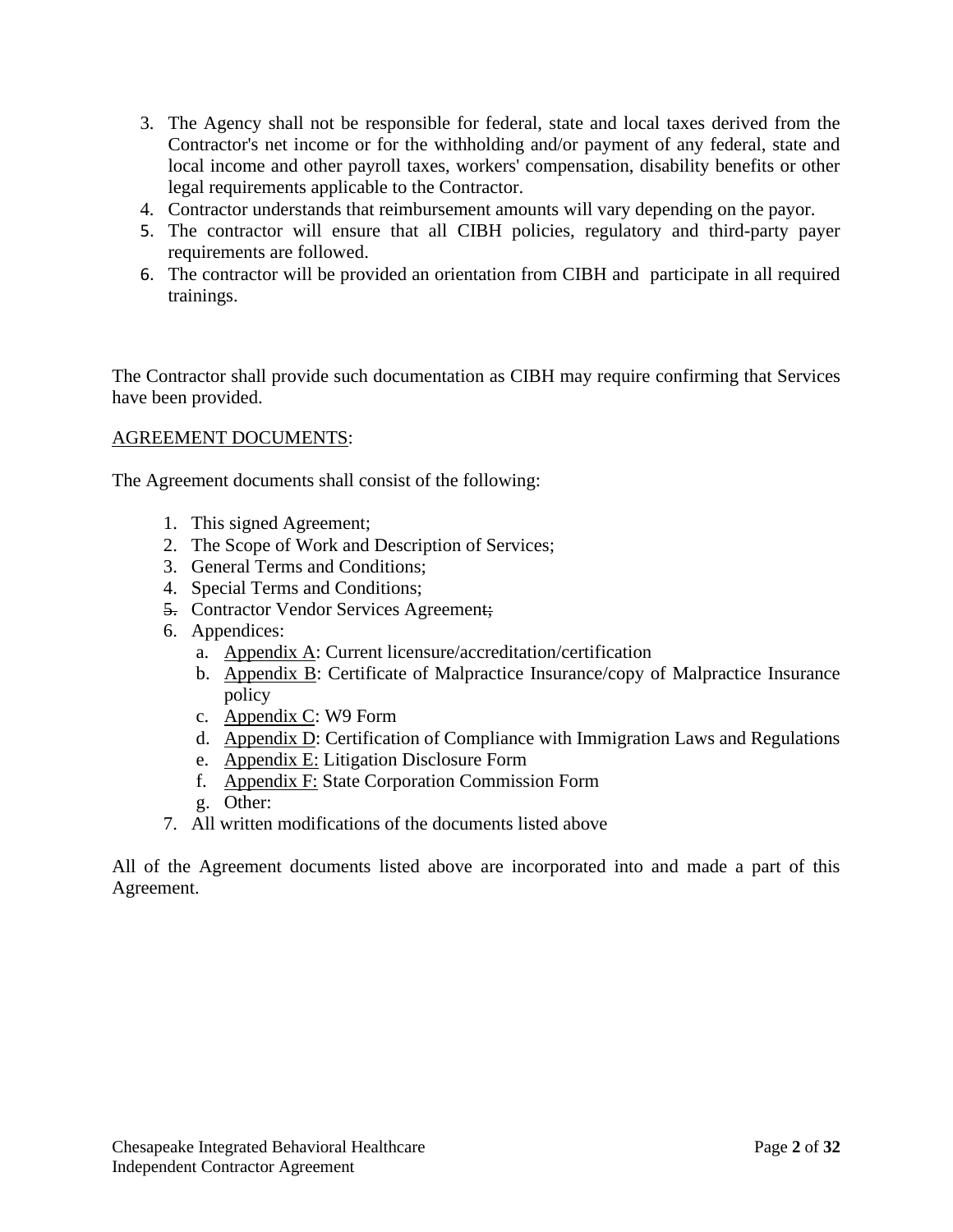# CHESAPEAKE INTEGRATED BEHAVIORAL HEALTHCARE INDEPENDENT CONTRACTOR AGREEMENT **GENERAL TERMS AND CONDITIONS**

- A. APPLICABLE LAW AND COURTS: This Agreement shall be governed in all respects by the laws of the Commonwealth of Virginia. Any litigation regarding the Agreement shall be brought in the courts of the City of Chesapeake, Virginia. The Contractor shall comply with applicable federal, state and local laws and regulations.
- B. ANTI-DISCRIMINATION: The Contractor will conform to the provisions of the Federal Civil Rights Act of 1964, as amended, as well as the Virginia Fair Employment Contracting Act of 1975, as amended, the Virginians With Disabilities Act, as amended, the Americans With Disabilities Act, as amended, the Age Discrimination Act of 1975, as amended, the Civil Rights Act of 1991, as amended, and other applicable statutes and regulations, including Section 11-51 of the Virginia Public Procurement Act (and Section 54-72 of the Chesapeake City Code), which provide:
	- a. During the performance of this Agreement, the Contractor agrees as follows:
		- i. The Contractor will not discriminate against any employee or applicant for employment because of race, religion, color, sex or national origin, or disabilities, except where religion, sex or national origin is a bona fide occupational qualification reasonably necessary to the normal operation of the Contractor. The Contractor agrees to post in conspicuous places, available to employees and applicants for employment, notices setting forth the provisions of this nondiscrimination clause.
		- ii. The Contractor, in all solicitations or advertisements for employees placed by or on behalf of the Contractor, will state that such Contractor is an equal opportunity employer.
		- iii. Notices, advertisements and solicitations placed in accordance with federal law, rule or regulation, shall be deemed sufficient for the purpose of meeting the requirements of this section.
		- iv. The Contractor will include the provisions of  $(a)(i)-(a)(iv)$  in every subcontract or purchase order over \$10,000.00 so that the provisions will be binding upon each subcontractor.
- C. ETHICS IN PUBLIC CONTRACTING: The Contractor certifies that this Agreement is made without collusion or fraud and that the Contractor has not offered or received any kickbacks or inducements from any other bidder/offeror, supplier, manufacturer or subcontractor in connection with this Agreement, and that the Contractor has not conferred on any public employee having official responsibility for this procurement transaction any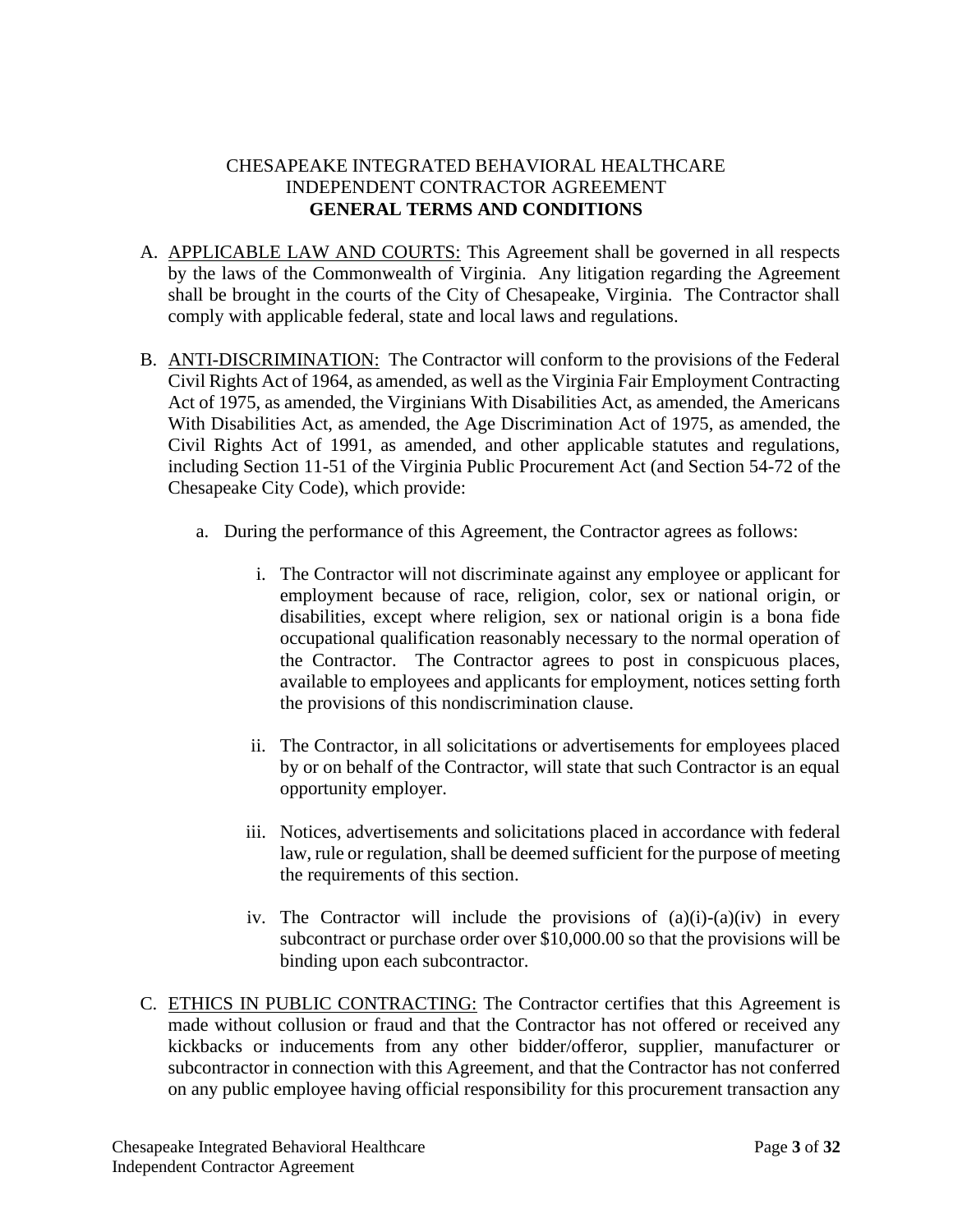payment, loan subscription, advance deposit of money, services or anything of more than nominal value, present or promised, unless consideration of substantially equal or greater value was exchanged.

D. IMMIGRATION REFORM AND CONTROL ACT 1986: The Contractor certifies that the Contractor does not and will not during the performance of this Contract employ illegal alien workers or otherwise violate the provisions of the Immigration Reform and Control Act of 1986, as amended.

Effective November 9, 2007, all contracts shall contain a certification of compliance with immigration laws. The Contractor shall complete the Attachment, "Certification of Compliance with Immigration Laws and Regulations," before the Agreement is awarded. Failure to provide a notarized certification will render the Contract null and void. The certification must be updated annually and a copy of the updated certification must be submitted to CIBH annually.

- E. DEBARMENT STATUS: The Contractor certifies that the Contractor is not currently barred from submitting bids/proposals on contracts by any agency of the Commonwealth of Virginia or any political subdivision in the Commonwealth, nor is the Contractor an agent of any person or entity that is currently debarred from submitting bids/proposals on contracts by any agency of the Commonwealth of Virginia or any political subdivision in the Commonwealth.
- F. ANTITRUST: The Contractor hereby conveys, sells, assigns, and transfers to CIBH all rights, titles and interest in and to all causes of action it may now have or hereinafter acquire under the antitrust laws of the United States and the Commonwealth of Virginia, relating to the particular goods or services purchased or acquired by CIBH under this Agreement.
- G. PAYMENT: CIBH will make payment in compliance with the prompt payment provisions of Section 2.2-4352, Code of Virginia, 1950, as amended.
- H. PRECEDENCE OF TERMS: In the event there is a conflict between any General Term and Condition and any Special Term and Condition used in a particular procurement, the Special Terms and Conditions shall apply.
- I. ASSIGNMENT: This Agreement shall not be assigned by the Contractor in whole or in part without the prior written consent of CIBH.
- J. CHANGES IN THE AGREEMENT: This Agreement may be amended or modified by written agreement executed by both Parties. Additionally, if CIBH gives the Contractor written notice of any proposed amendment, upon the failure of the Contractor to object to the proposed amendment within thirty (30) days of such notice, said amendment shall become and be deemed effective and agreed to. In the event the Contractor properly objects to the proposed amendment, the Contractor shall have the right to terminate this Agreement upon sixty (60) days written notice to CIBH.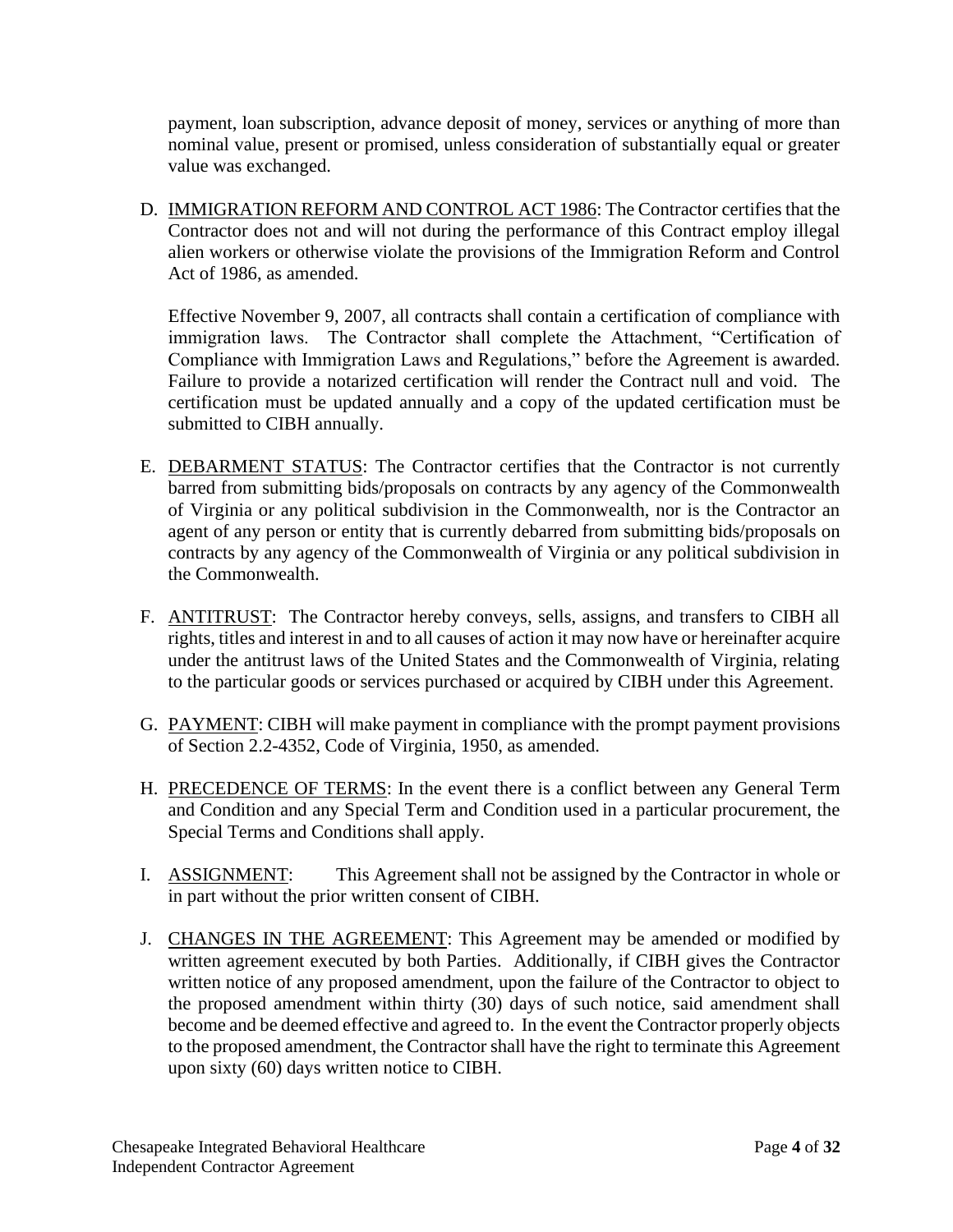- K. PERFORMANCE: The Contractor shall perform the work under this Agreement in strict compliance with all Contract documents, terms and conditions.
- L. DEFAULT: In case of the failure of the Contractor to perform in accordance with the Agreement documents, terms or conditions, CIBH, after due oral and written notices, may procure them from other sources and hold the Contractor responsible for any resulting additional purchases and administrative costs. This remedy shall be in addition to any other remedies which CIBH may have.
- M. HOLD HARMLESS and INDEMNIFICATION: The Contractor assumes the entire responsibility and liability for any and all damages to persons or property arising out of any act or omission by the Contractor, and/or the Contractor's subcontractors, agents, or employees in connection with this Contract. The Contractor shall indemnify and hold harmless CIBH, the City of Chesapeake, and their agents, volunteers, servants, employees and officers from and against any and all claims arising out of any act or omission by the Contractor and/or the Contractor's subcontractors, agents, or employees in connection with this Contract. Upon written demand by the City or CIBH, the Contractor shall assume and defend, at the Contractor's sole expense, any and all such suits or defense of such claims.
- N. RELATIONSHIP: This Agreement shall not be construed to establish any employeremployee or principal-agent relationship between the Contractor and CIBH or any of the employees, subcontractors or agents of the Contractor and CIBH. The Contractor is an independent contractor and is not entitled to any benefits, including health insurance, worker's compensation, or paid time off. **The City of Chesapeake will not provide legal advice or assistance to the Contractor.**
- O. REFERENCE TO CONTRACTOR AND CIBH TO INCLUDE AGENTS: All references in this Agreement to the Contractor and CIBH shall be interpreted to include any and all persons and entities designated by the Contractor and CIBH to act on their behalf.
- P. **SEVERABILITY**: Each paragraph and provision of this Agreement, including all documents incorporated by reference, is severable from the entire Agreement. In the event that any provision of this Agreement is declared to be invalid or unenforceable, the other provisions shall remain in full force and effect.
- Q. CONFIDENTIALITY: The use, retention, and disclosure of confidential patient information will at all times be consistent with the requirements of applicable federal, state and local law, regulations, and statutes governing the use and disclosure of such information, including but not limited to, the provisions of Code of Virginia §§ 63.2-104, 63.2-105, and 32.1-127.1:03, the Health Insurance Portability and Accountability Act of 1996 (hereinafter referred to as "HIPAA"), Code of Federal Regulations Title 42, Ch. I, Subchapter A, Part 2 (hereinafter referred to as "42 C.F.R., Part 2") and any current and future regulations promulgated thereunder. The Parties agree not to disclose any Protected Health Information, as defined in Code of Federal Regulations Title 45, Subtitle A, Subchapter C, Part 160, §160.103 (hereinafter referred to as "45 C.F.R. §160.103"), Patient Identifying Information as defined in 42 C.F.R., Part 2, or Individually Identifiable Health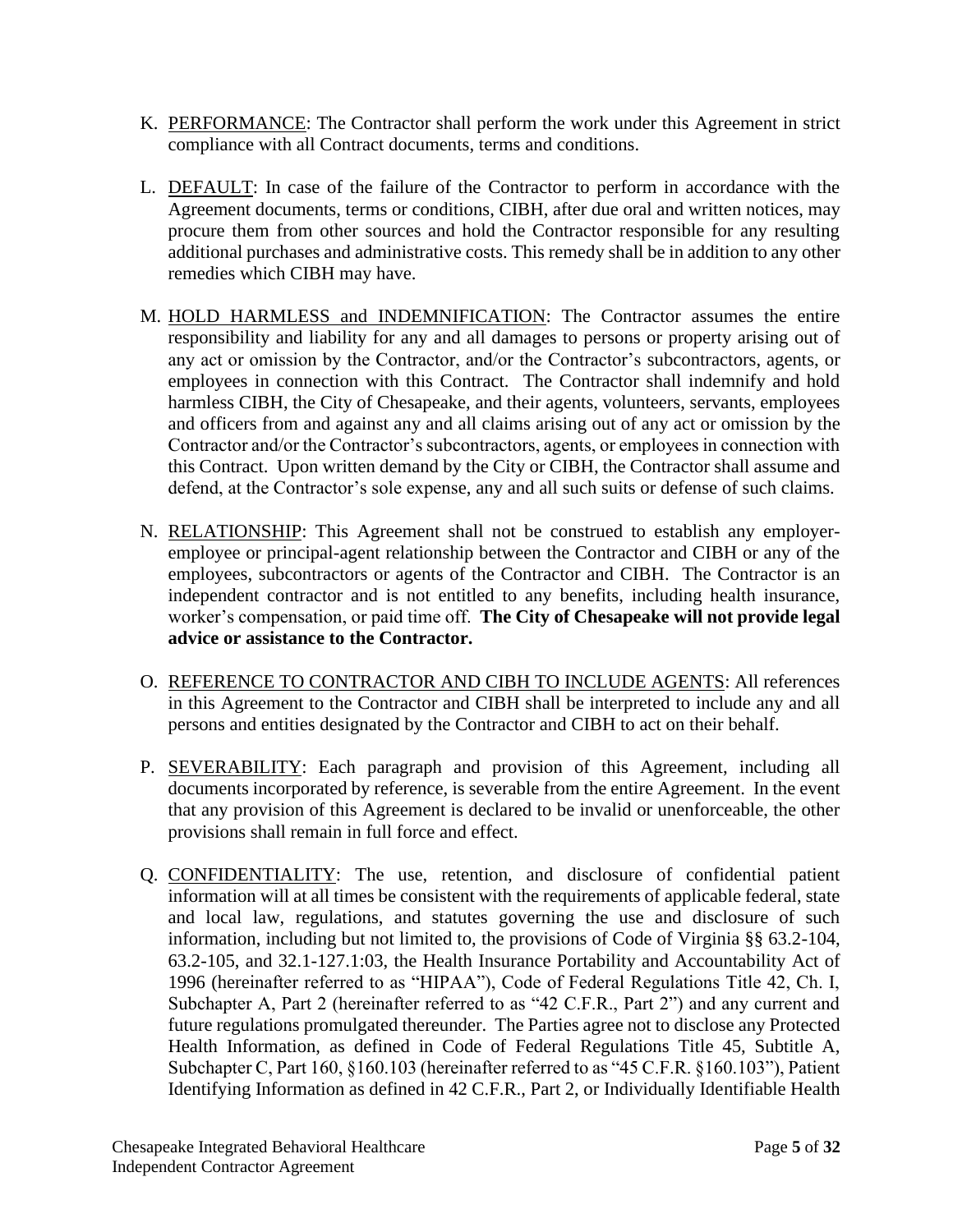Information (as defined in 45 C.F.R. §160.103), other than as permitted by HIPAA regulations and 42 C.F.R., Part 2.

R. NO THIRD PARTY BENEFICIARIES: No provisions of the Agreement shall be deemed to inure to the benefit of any third party. The Agreement does not, and is not intended to, provide the basis for any claim of any kind by a third party based upon a breach of any provision of the Agreement by either party.

I hereby acknowledge, understand and agree to be bound by the Chesapeake Integrated Behavioral Healthcare's General Terms and Conditions.

Signature of Contractor: \_\_\_\_\_\_\_\_\_\_\_\_\_\_\_\_\_\_\_\_\_\_\_\_\_\_\_\_\_\_

Date: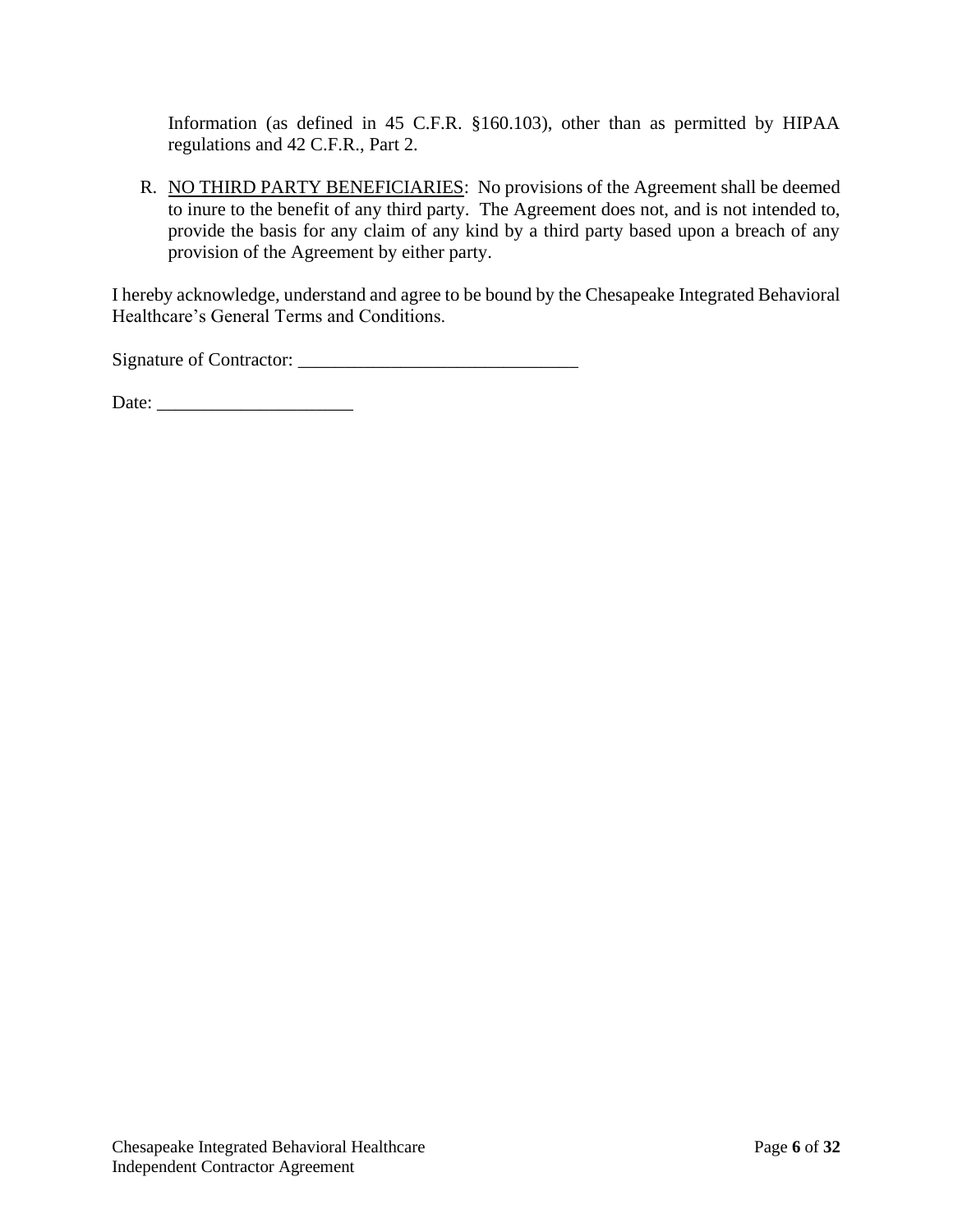#### CHESAPEAKE INTEGRATED BEHAVIORAL HEALTHCARE INDEPENDENT CONTRACTOR AGREEMENT

# **SCOPE OF WORK AND DESCRIPTION OF SERVICES**

During the Term, the Agency may engage the Contractor to provide the following services as needed (the "Services"), or other such services as mutually agreed upon in writing by the Parties (email is acceptable):

Clinical Counseling (including assessment, diagnosis, treatment planning, and treatment implementation through individual, family, couples, and/or group counseling),

Case Management Services (to ensure counseling services for clients are coordinated with psychiatric support and other treatment providers within and outside of Agency),

Administrative Duties (including completion and submission of clinical assessments, progress notes, and treatment plan; communication with other treatment partners; and compliance with legal and ethical obligations), and Training (for staff, community members, and clients, as needed).

The Contractor:

- shall provide the necessary equipment to perform the Services (e.g., laptop, handouts for clients, games).
- will complete clinical documentation in accordance with the Outpatient Services Department's policies and procedures covered at the beginning of employment. If clinical documentation is not completed in a timely manner, the Contractor would risk losing reimbursement. Timely provision and quality of services will be assessed on an ongoing basis by the immediate supervisor through documentation provided in the Electronic Health Record.
- will comply with all agency-required trainings and stay up to date on those in order to remain in good standing. The contractor will be reimbursed for mandatory trainings at the rate of \$15.00 per hour.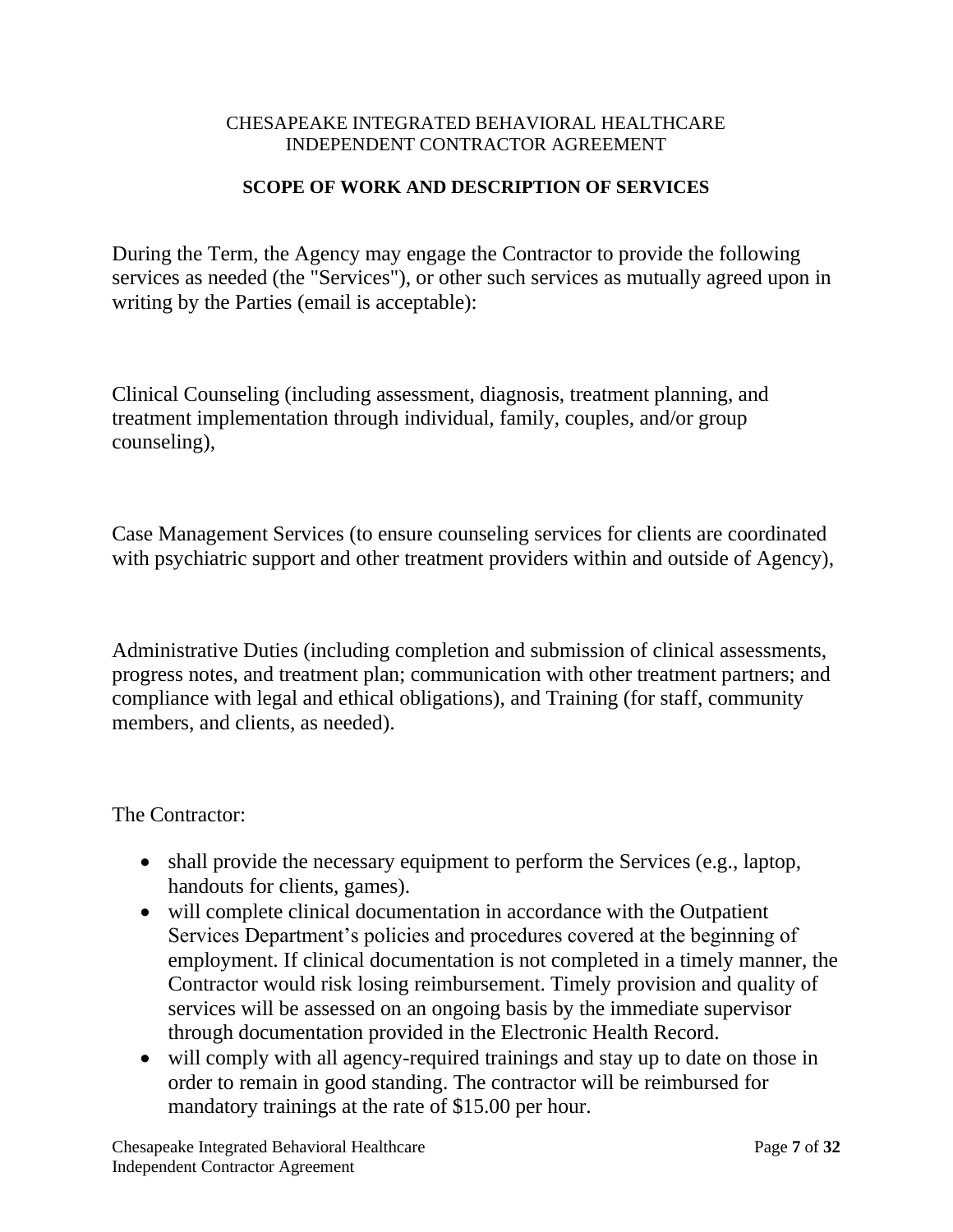- represents that he/she is fully insured against loss for accident or other personal injury sustained while in the course of his/her duties under this Agreement.
- is responsible for carrying active professional liability insurance in the following minimum amounts: professional liability \$1,000,000 (per claim)/\$3,000,000 (aggregate limit); general liability \$1,000,000 (per claim)/\$3,000,000 (aggregate limit). Proof of coverage must be on file with the Agency.
- will schedule all counseling appointment, meetings, and other services to be performed by the Contractor with the clients at a time that is mutually convenient for the Contractor and clients. The Contractor will make every attempt to accommodate the schedules of clients. This Agreement does not set forth a specific schedule of hours or days on which the services of the Contractor will be performed.
- shall notify the Agency of any change(s) to the Contractor's schedule that could adversely affect the availability of the Contractor, whether known or unknown at the time of this Agreement, no later than three (3) weeks prior to such change(s). If the Contractor becomes aware of such change(s) within the three (3) week period, the Contractor shall promptly notify the Agency of such change(s) within a reasonable amount of time.

I hereby acknowledge, understand and agree to be bound by the Chesapeake Integrated Behavioral Healthcare's Scope of Work and Description of Services.

Signature of Contractor: \_\_\_\_\_\_\_\_\_\_\_\_\_\_\_\_\_\_\_\_\_\_\_\_\_\_\_\_\_\_

Date: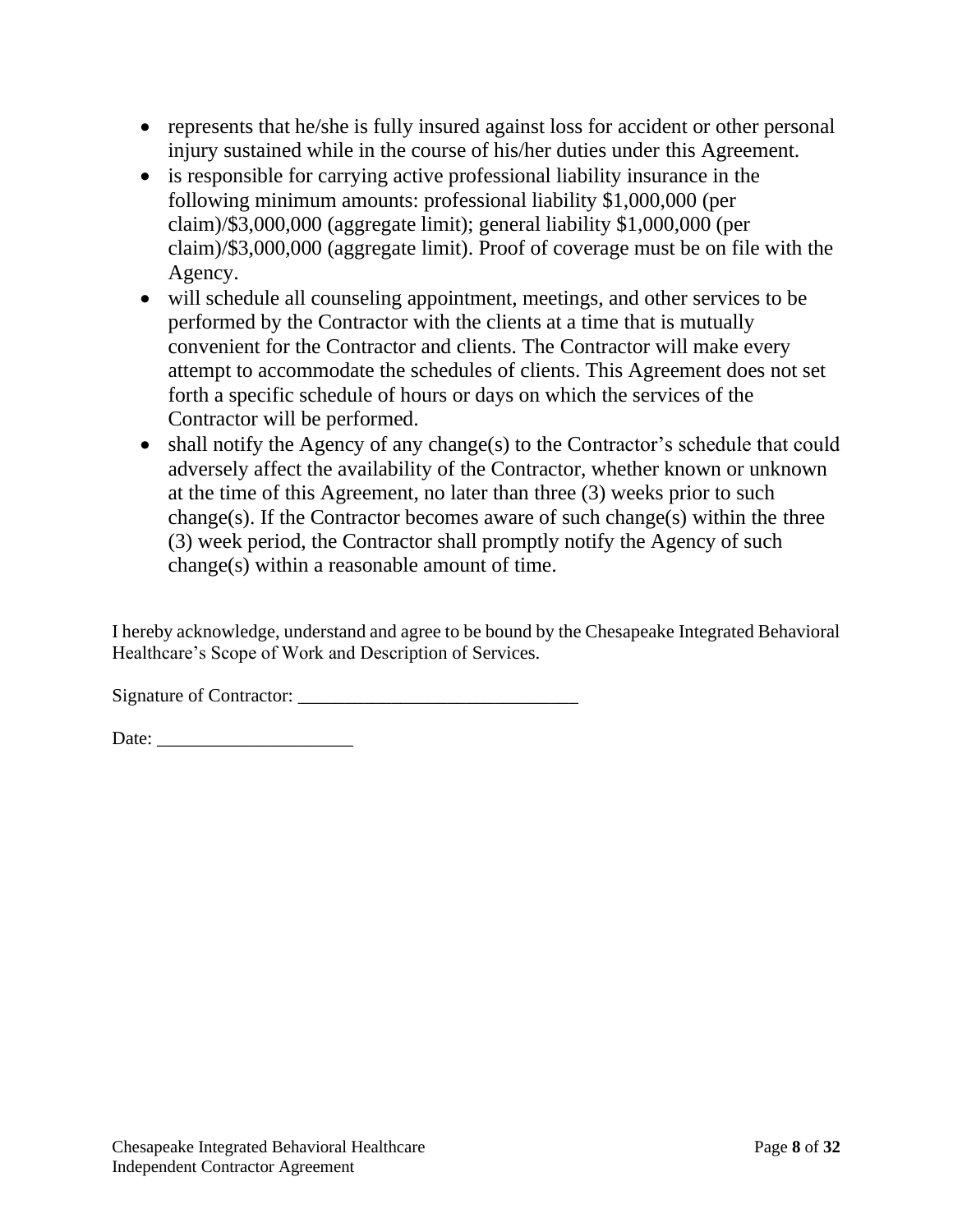# CHESAPEAKE INTEGRATED BEHAVIORAL HEALTHCARE CONTRACT FOR SERVICES **SPECIAL TERMS AND CONDITIONS**

- A. AUDIT: The Contractor shall retain all books, records, and other documents relating to this Agreement for five (5) years after final payment, except when a longer period of retention is necessary for purposes of complying with the requirements of an unresolved federal, state or local audit, state or federal law, or court order. CIBH, its authorized agents, and state and federal auditors shall have full access to and the right to examine any of said materials relating to this Contract during said period. In the event of a determination by CIBH or by any state or federal auditor that the Contractor received funds improperly or did not provide the authorized Services or goods for which funds were received, the Contractor shall reimburse CIBH full restitution of any such funds.
- B. UTILIZATION REVIEW: The Contractor shall permit representatives authorized by CIBH to conduct fiscal reviews/visits in order to assess the quality of the Services. Such reviews/visits may include, but are not limited to, site visits, meetings with the Consumer receiving the Services, reviews and copying any and all records maintained specifically on the Consumer, review of service policy and procedural issues, and meetings with any staff directly or indirectly involved with the provision of Services specifically covered by this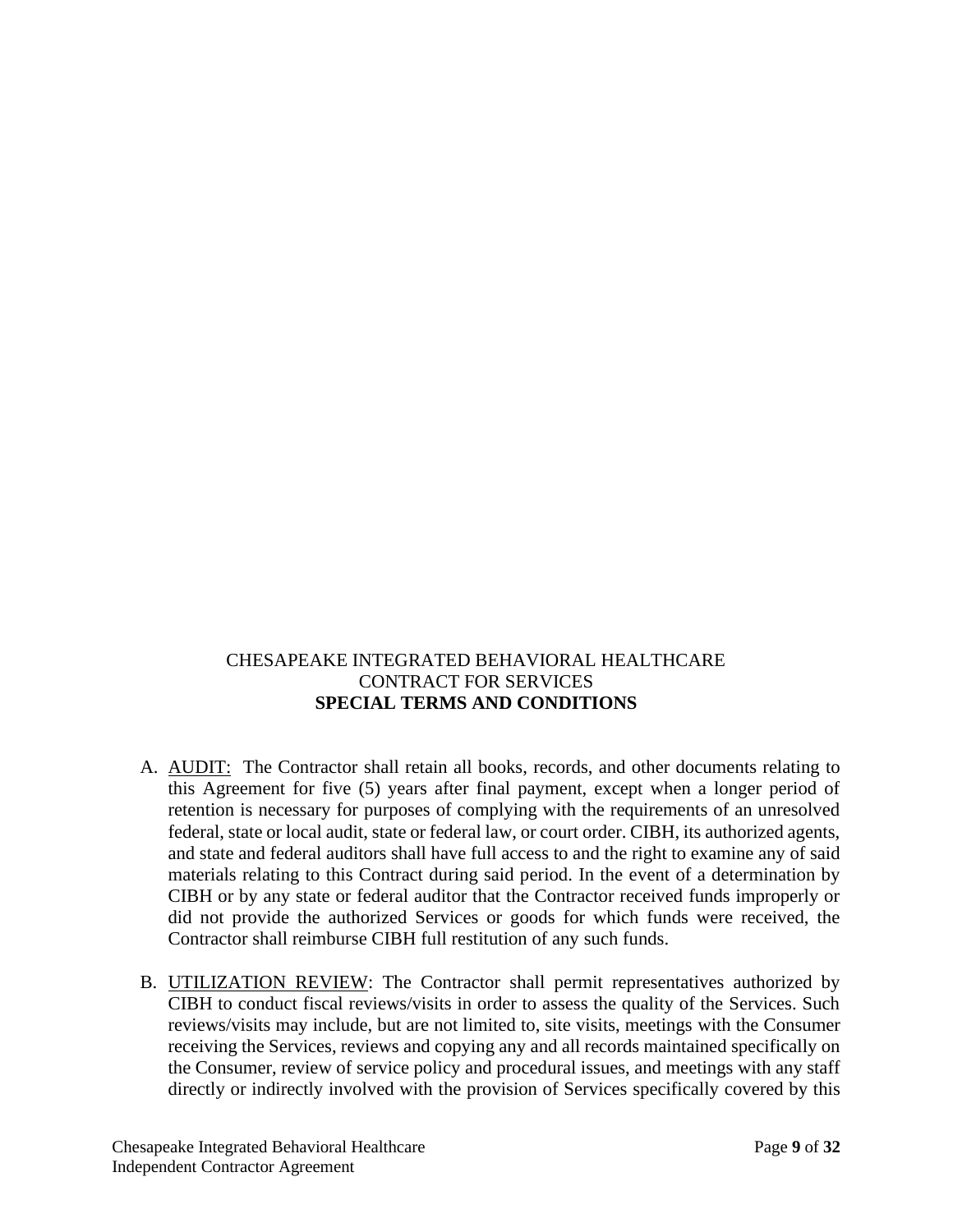Contract at reasonable times and places not to interfere with the provision of Services to, or the confidentiality of, other Consumers. Such reviews may occur with a minimum twenty-four (24) hour prior notification, except in cases in which the welfare of the Consumer mandates that an immediate review is needed, as determined by CIBH.

Contractor further agrees that it shall cooperate with CIBH evaluation efforts and provide performance and outcome data upon request as may be required by local, state or federal law.

C. AVAILABILITY OF FUNDS: It is understood and agreed between the Parties that, because CIBH's funding depends upon annual appropriations by the Virginia General Assembly and Chesapeake City Council, CIBH shall be bound hereunder only to the extent of the allocation of funds to CIBH for the purposes of this Contract. The amount of compensation may be modified by CIBH without penalty if insufficient funding is allocated to CIBH for the Services covered under this Agreement.

Further, the Contract may be terminated immediately by CIBH, without penalty, in the event that funding for the Services covered under this Agreement are not allocated to CIBH. CIBH will make all efforts to ensure the least amount of disruption to the Contractor and Consumers receiving Services hereunder, should there be insufficient funding to continue the Services.

CIBH shall remain obligated to pay the Contractor for Services rendered under this Contract prior to any modifications or termination of the Agreement being made pursuant to this section.

# D. TERMINATION OF THE AGREEMENT:

CIBH may terminate the Agreement for cause or for convenience after giving thirty (30) days' notice in writing to the Contractor. The written notice shall include a statement of reason(s) for the termination.

a. Termination for cause: If the Contractor should breach the Agreement or fail to perform the Services required by the Contract, CIBH may terminate the Agreement for cause by giving written notice or may give the Contractor a stated period of time within which to remedy its breach of the Contract. If the Contractor fails to remedy the breach within the time allotted by CIBH, the Agreement may be terminated by CIBH at any time thereafter upon written notice to the Contractor or, in the alternative, CIBH may give such extension of time to remedy the breach as CIBH determines to be in its best interest. CIBH's forbearance by not terminating the Contract for a breach of Agreement shall not constitute a waiver of CIBH's right to terminate nor constitute CIBH's acquiescence in future acts or omissions by the Contractor of a like nature. If the Agreement is terminated for cause, breach of agreement or failure to perform, the Contractor may be subject to a claim by CIBH for the costs and expenses incurred in securing a replacement contractor to fulfill the obligations of the Agreement.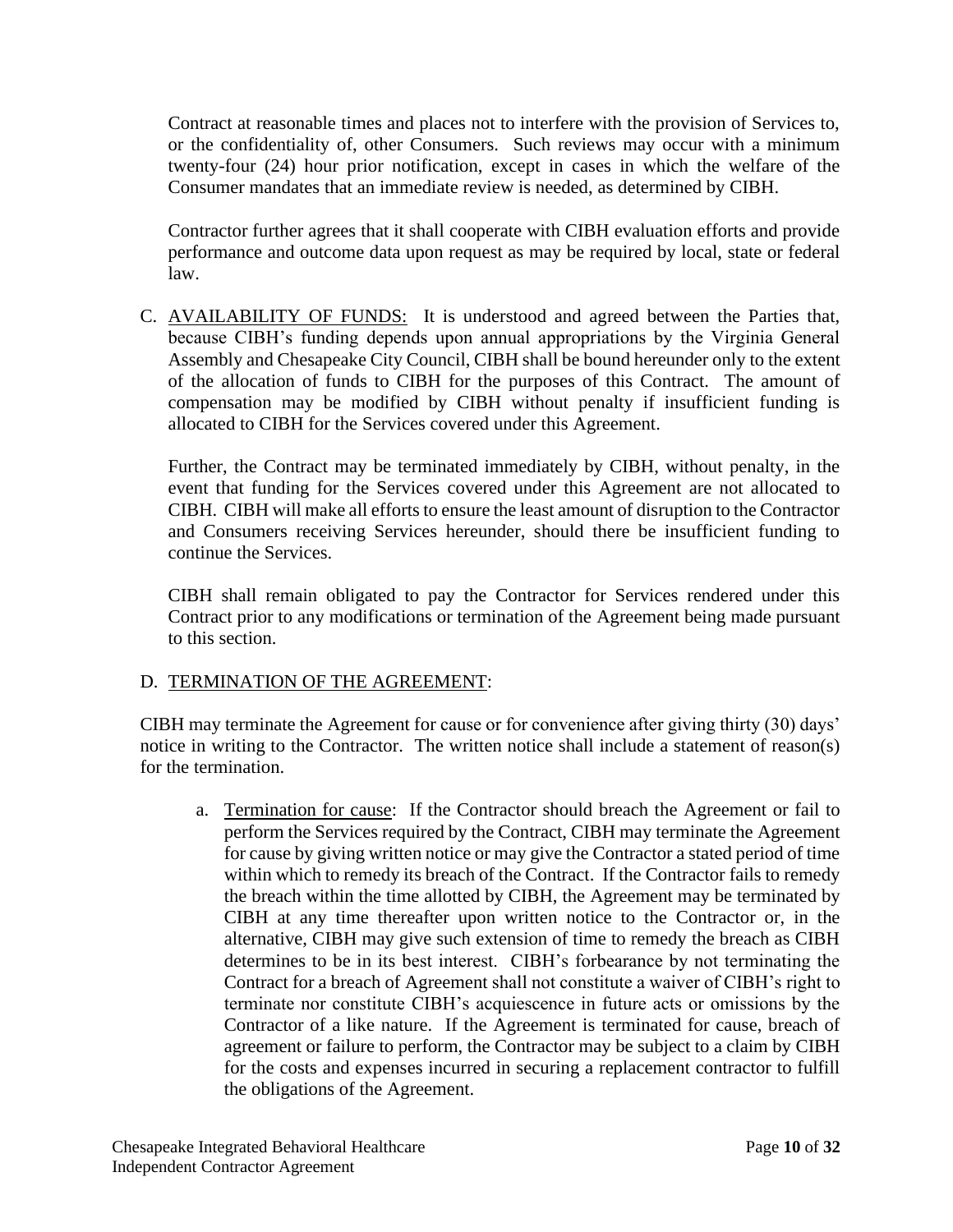b. Termination for convenience: The Agreement may be terminated by CIBH in whole or in part for the convenience of CIBH without a breach of the Contract by delivering to the Contractor a written notice of termination specifying the extent to which performance under the Agreement is terminated and the effective date of the termination. Upon receipt of such a notice of termination, the Contractor must stop work, including but not limited to work performed by subcontractors and consultants, at such time and to the extent specified in the notice of termination.

If the Agreement is terminated in whole or in part for the convenience of CIBH, the Contractor shall be entitled to those fees earned for work done prior to the notice of termination and thereafter shall be entitled to any fees earned for work not terminated, but shall not be entitled to lost profits for the portions of the Contract which were terminated. The Contractor will be compensated for reasonable costs or expenses arising out of the termination for the convenience of CIBH for delivery to CIBH of all products of the Services for which the Contractor has or will receive compensation.

Any termination by CIBH for default, found by a court of competent jurisdiction not to have been justified as a termination for default, shall be deemed a termination for the convenience of CIBH.

- c. Delivery of materials: Any cancellation notice shall not relieve the Contractor of the obligation to deliver to CIBH all products of the Services for which the Contractor has been or will be compensated. Unless otherwise agreed to in writing, the Contractor shall deliver the materials to CIBH within thirty (30) days of the notice of termination of the Agreement. Failure to do so may result in action for breach of the Contract or failure to perform.
- d. Compensation due the contractor: Upon such termination, the Contractor shall be entitled to the compensation accrued to the date of termination. Payment of the balance of the accrued compensation shall be dependent on the Contractor providing the required project material(s) to CIBH.

The Contractor shall submit invoices for all such amounts in accordance with the normal billing process, but in no event later than thirty (30) days after all services are performed. All amounts invoiced are subject to deductions for amounts previously paid. All payments due to the Contractor under this Agreement are subject to appropriation by the Virginia General Assembly and Chesapeake City Council.

E. LIABILITY: The Contractor shall maintain during the entire term of this Agreement insurance coverage that is provided by insurance companies authorized to sell insurance in Virginia by the Virginia State Corporation Commission. Contractor shall maintain such bodily injury and property damage liability insurance, and where applicable, such medical malpractice, professional malpractice, and errors and omissions insurance, as necessary to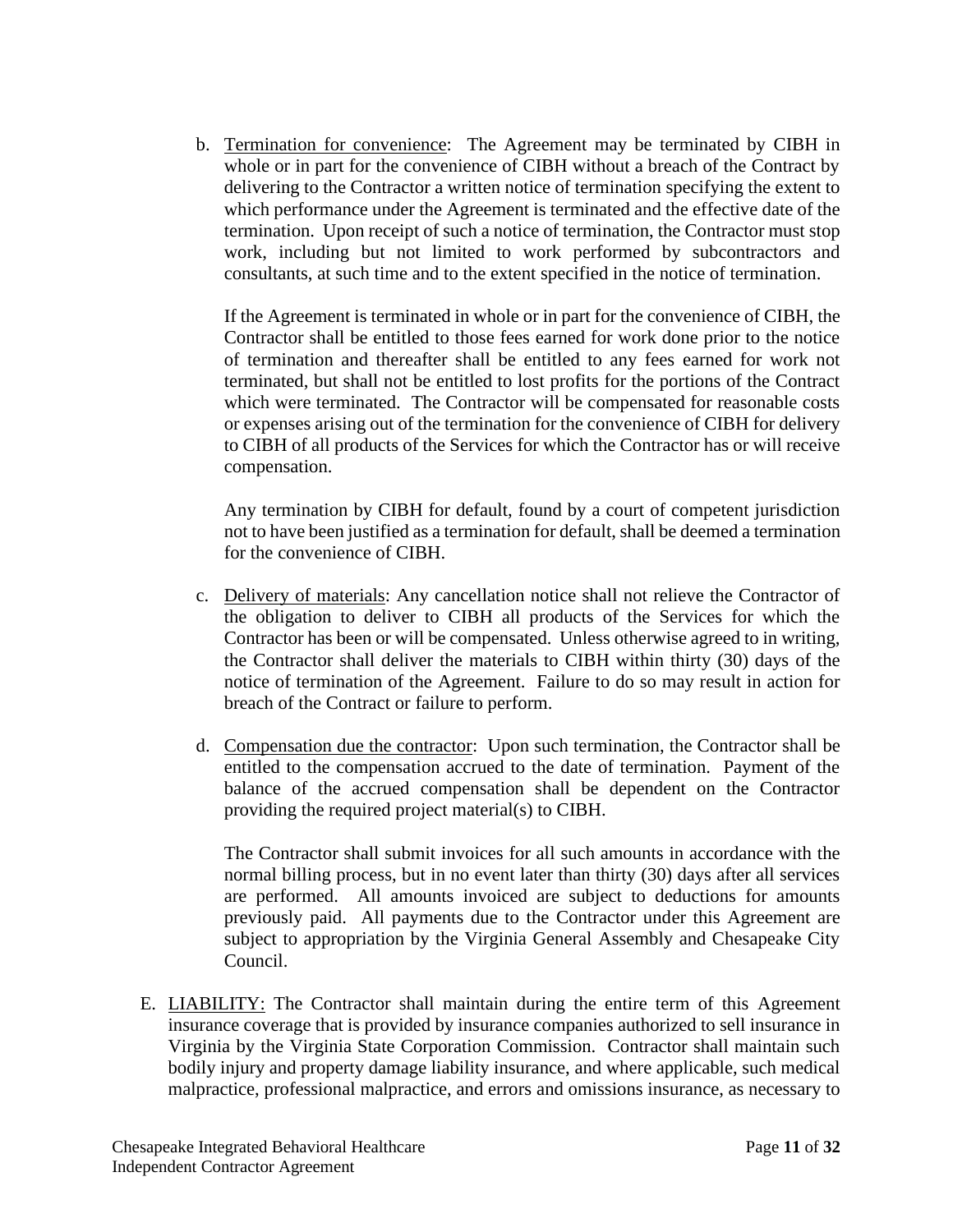protect itself from claims arising out the performance of this Contract, and shall be able to document proof of such insurance or self-insurance during the period of this Contract. The minimum insurance coverage and limits required shall be determined and or amended by The City of Chesapeake Risk Manager.

F. INSURANCE: The Contractor shall be responsible for all aspects of its work, and for all materials, tools, equipment, and property of any and all description used in connection that work.

The Contractor assumes all risk of direct and indirect damage or injury to the property or persons used or employed on or in connection with, the work contracted for, and of all damage or injury to any person or property, wherever located, resulting from any action, omission, commission, or operation under the Agreement.

- a. The Contractor agrees to maintain comprehensive general liability insurance in the amount of \$1,000,000.00 per occurrence, \$2,000,000.00 aggregate, to protect the Contractor, CIBH, its officers and employees against any and all injuries to third parties, including bodily injury and personal injury, wherever located, resulting from any action or operation under the Agreement, or in connection with the agreed work.
- b. The Contractor agrees to maintain owned and hired automobile liability insurance, in the amount of \$1,000,00.00 per occurrence, \$1,000,000.00 aggregate, including property damage, covering all owned, borrowed, leased, or rented vehicles operated by the Contractor's employees and sub-contractor(s).
- c. For professional services, the Contractor agrees to maintain professional liability or medical malpractice insurance in the amount of \$1,000,000.00 per occurrence, \$3,000,000.00 aggregate.
- d. The Contractor agrees to maintain worker's compensation within statutory minimums.
- e. The Contractor agrees to provide Employment Practices liability insurance, if statutorily required, in the amount of \$100,000.00 per occurrence, \$100,000.00 per disease and \$500,000.00 disease aggregate.
- f. The Contractor agrees to provide insurance issued by companies admitted within the Commonwealth of Virginia, with the Best's Key Rating of B+ or better.
- g. **The "City of Chesapeake" and "Chesapeake Integrated Behavioral Healthcare" shall be named as Certificate Holders and named under the "Description of Operations" with an attached endorsement from the insurance carrier stipulating the Certificate Holder(s) are additional insured.**
- h. The Contractor shall provide a copy of Certificate of Insurance, evidencing such insurance and such endorsements as prescribed herein, to CIBH, along with the signed Contract. The Contractor shall provide, on demand, certified copies of all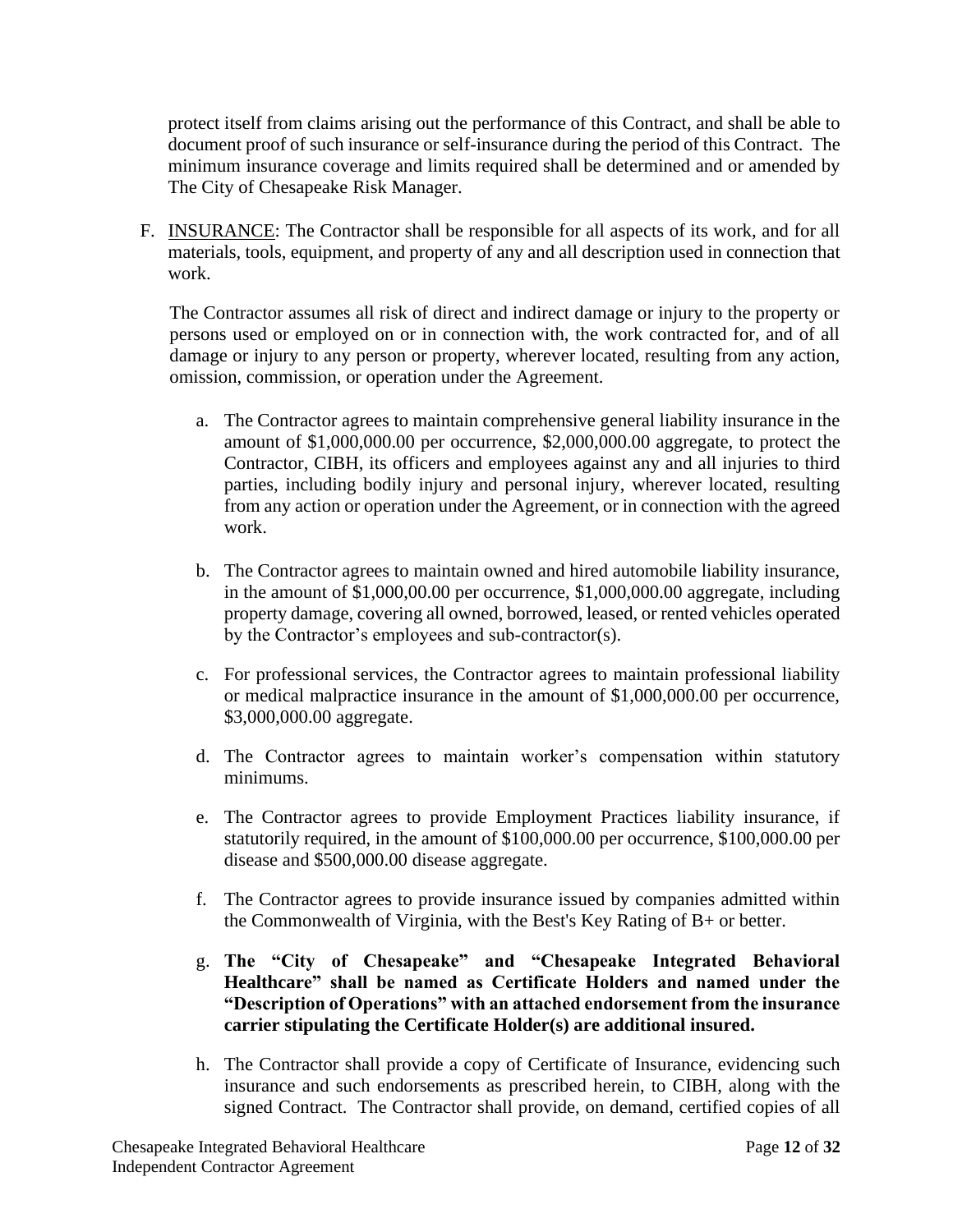insurance coverage as required above within ten (10) days of such demand. These certified copies shall be sent to the Chesapeake Integrated Behavioral Healthcare by the Contractor's insurance agent or representative.

- G. SUBCONTRACTORS: No portion of the work under this Agreement shall be subcontracted without the prior consent of CIBH. In the event that one or more subcontractors are approved and used, the Contractor shall remain fully responsible for the work of the subcontractor(s) and shall assure compliance with all requirements of the Contract.
- H. COMPLIANCE WITH STATE PERFORMANCE CONTRACT REQUIREMENTS: The Contractor is aware that CIBH has entered into a Performance Contract with the Virginia Department of Behavioral Health and Developmental Services (hereinafter referred to as "DBHDS"), the terms of which also apply to contracts made by CIBH with contractors in which state-controlled funds are used. The Contractor agrees to comply with the terms and conditions of that Performance Contract, to the extent that it applies to the Services provided under this Contract. The Contractor understands and agrees that key applicable terms of the Performance Contract which apply to this Agreement include, but are not limited to, the following:
	- a. Access to Community Services: CIBH Consumers (referred to as "Consumers" in this Agreement) receiving publicly funded services under this Agreement shall have the same or better access to services as individuals receiving services under a different contract or arrangement.
	- b. Consumer and Family Member Involvement and Participation: The Contractor, to the extent practicable, shall provide Services and information in a manner that is comprehensible to the Consumer and in a manner that is culturally competent. Active participation by family members shall be encouraged, consistent with the express desires of the Consumer and in compliance with all-applicable confidentiality laws and regulations.
	- c. Quality of Care: The Contractor shall cooperate with CIBH in the development and implementation of Individualized Service Plans (hereinafter referred to as "ISPs") for each Consumer provided services hereunder, and in the development and implementation of CIBH's Quality Improvement Program, as it affects the Consumers covered hereunder.
	- d. Protection of Consumers: The Contractor shall have a state-approved human rights plan and shall make timely reports to CIBH and to the Regional Advocate of all allegations of abuse, neglect or exploitation of Consumers occurring within the scope of this Contract. Further, the Contractor shall provide critical incident reporting, both to CIBH and directly to the Regional Advocate, which complies with the requirements of the Commonwealth of Virginia. The Contractor shall also ensure that Consumers are advised of their rights to appeal service decisions that are governed by Medicaid or by the Human Rights regulations.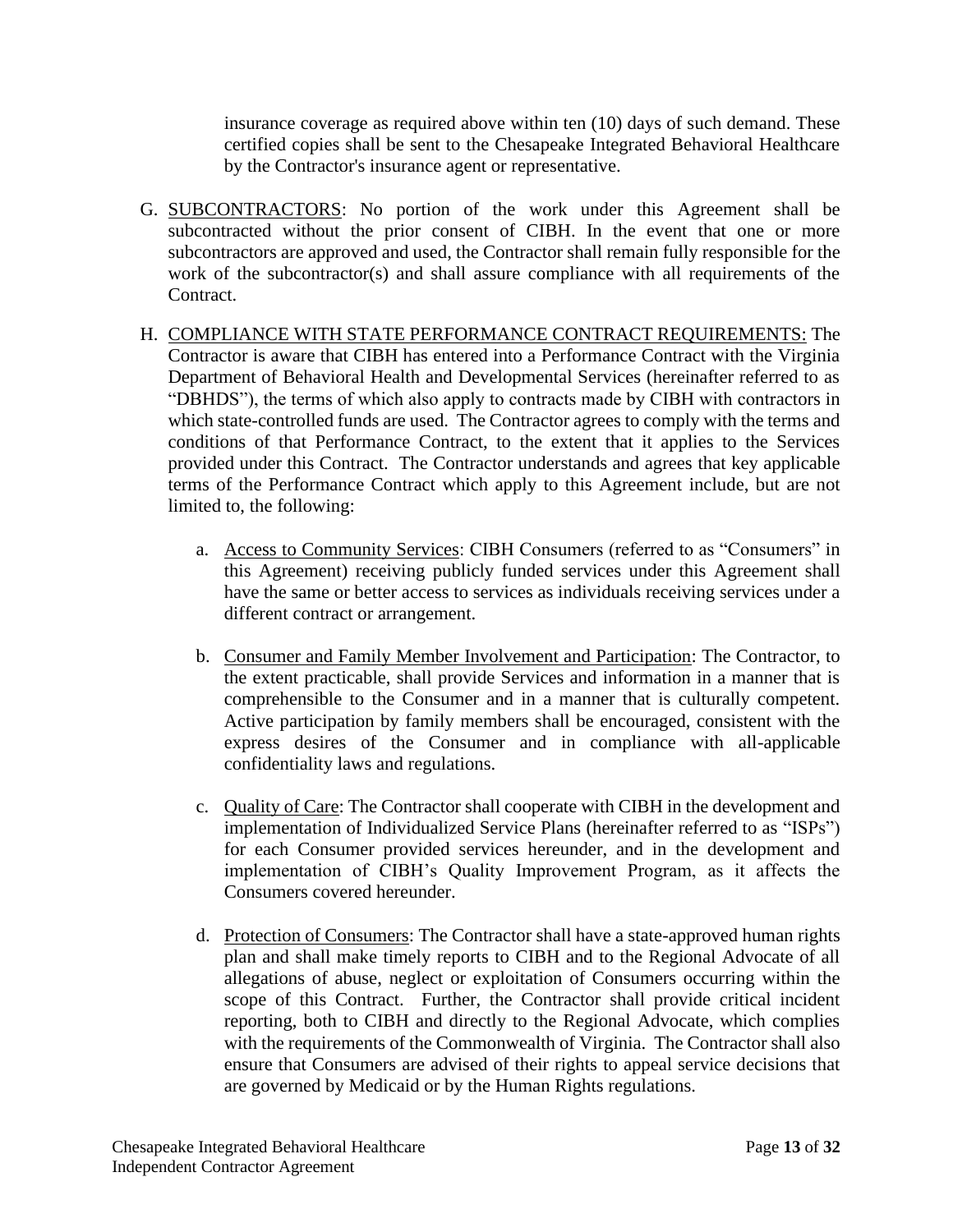- e. Information Sharing: Subject to applicable confidentiality requirements, the Contractor shall provide to CIBH all requested Consumer and information necessary to perform the obligations hereunder, and shall maintain its information system in a form and format compatible to that of CIBH.
- f. Licensure: The Contractor shall maintain all licensures required to provide the Services covered by this Contract, and shall immediately notify CIBH of any change in the Contractor's licensure status.
- g. Criminal Background Checks: The Contractor shall be responsible for securing criminal background checks of all applicants for employment and all subcontractors or agents who are in a direct consumer care position under this Contract, as required under Section 37.1-197.2, Code of Virginia, 1950, as amended. The Contractor shall fully cooperate with, and meet the standards of the DBHDS in complying with this requirement.
- I. LICENSURE: The Contractor certifies that:
	- a. It possesses all required licenses to provide the Services required under this Contract; and
	- b. All persons working for the Contractor who are providing Services for which licensure is required do possess the licensure that is required in the jurisdiction where the Service is provided.

The Contractor shall furnish to CIBH satisfactory proof of the necessary licenses required by state and federal regulations prior to the Contractor signing this Agreement. The Contractor agrees that it will maintain its required licensed status with the appropriate regulating authorities and will immediately contact CIBH in the event that such licensing is under investigation or has a pending hearing. The Contractor will also advise CIBH when the license of any person working for the Contractor is suspended or revoked, and shall ensure that such person is not involved in providing Services for which such licensure is required. The Contractor agrees that revocation or withdrawal of the Contractor's license shall immediately terminate this Agreement. Any misrepresentation about the possession of any required license shall constitute a breach of the Agreement and shall allow termination of the Agreement by CIBH without written notice.

I hereby acknowledge, understand and agree to be bound by the Chesapeake Integrated Behavioral Healthcare's Special Terms and Conditions.

Signature of Contractor: \_\_\_\_\_\_\_\_\_\_\_\_\_\_\_\_\_\_\_\_\_\_\_\_\_\_\_\_\_\_

Date: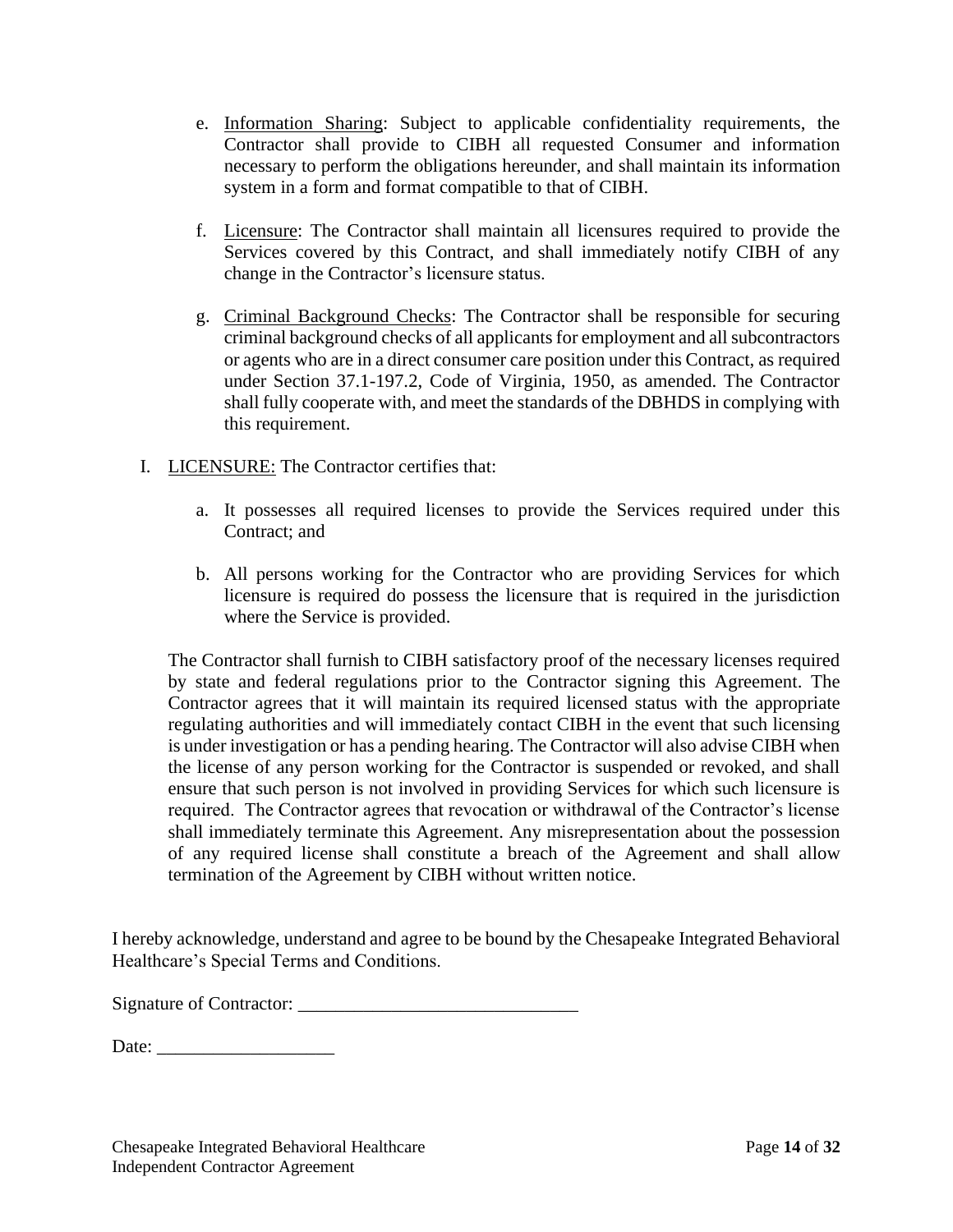# CHESAPEAKE INTEGRATED BEHAVIORAL HEALTHCARE CONTRACT FOR SERVICES **CONTRACTOR VENDOR SERVICES AGREEMENT**

A. CONTRACTOR'S CONDITIONS OF AGREEMENT: the Contractor must comply with the following conditions in order to remain on CIBH's list of approved contractors.

These conditions apply to each separate contract to provide Services to a specified Consumer and are automatically incorporated into and made a part of each Consumer's Consumer Services Plan, hereinafter referred to as "CSP," or ISP.

- a. The Contractor shall have on file with CIBH a current Scope of Work and Description of Services that clearly describes each distinct Service vended to CIBH and the Contractor shall update and resubmit such Scope of Work and Description of Services at least annually and as appropriate to reflect any modifications or expansion of the Services provided.
- b. The Contractor shall notify CIBH of any significant or anticipated changes in the nature or quality of the contracted Service(s) that will affect the delivery of Services and the negotiated cost of any Service vended to CIBH (e.g. reduction in staffing, change in location, physical plant changes, etc.).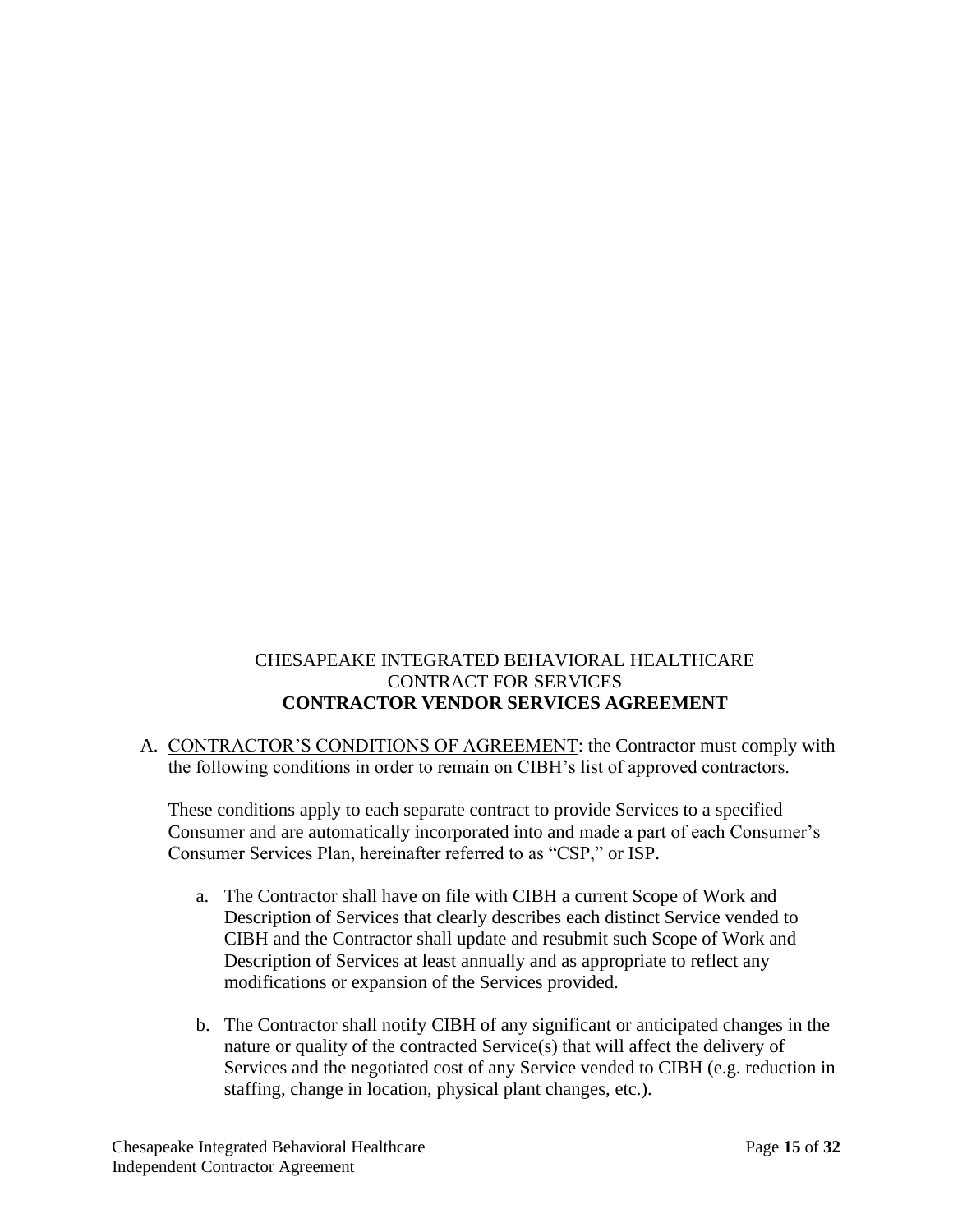- c. The Contractor shall be in initial and continuing compliance with all federal, state and local laws, rules, regulations and ordinances applicable to the Contractor's operation, staffing, physical facilities and service delivery, including, but not limited to, the Americans with Disabilities Act and the Federal Civil Rights Act.
- d. The Contractor shall satisfy appropriate licensure requirements of DBHDS and other regulatory approval agencies applicable to the delivery of Services, such as full CARF (Commission on Accreditation of Rehabilitation Facilities) Accreditation, and maintain such licensure throughout the course of this Contract.
- e. The Contractor shall deliver Services in compliance with DBHDS.
- f. The Contractor shall maintain confidentiality to the Consumer's personal data and not disclose such confidential information without prior written approval by the Consumer or the Consumer's authorized representative, except as may otherwise by authorized or required by law or applicable regulations.
- g. The Contractor shall comply with applicable federal and state regulations and policies regarding the fiscal administration of the delivery of Services and the Services paid for by CIBH including, but not limited to:
	- i. Complying in all respects with the generally accepted auditing standards of the American Institute of Certified Public Accountants and submitting, when requested, reasonably detailed financial statements audited by an independent Certified Public Accountant. The audit may examine the cost on which the rate was determined and to verify that funds were received from CIBH;
	- ii. Invoicing CIBH only for Services approved by CIBH for Consumers and for Services delivered to Consumers;
	- iii. Billing CIBH separately for different Services rendered as approved by CIBH for specific Consumers;
	- iv. Billing or accepting any payment from the Consumer or the Consumer's family or any other third party for Services provided under the Consumer's CSP or ISP only in accordance with the charges and payments reflected in the Consumer's CSP or ISP or otherwise previously approved by CIBH for eligible services;
	- v. Charging CIBH no more than any other purchasers of the same Service as specified in Appendix A;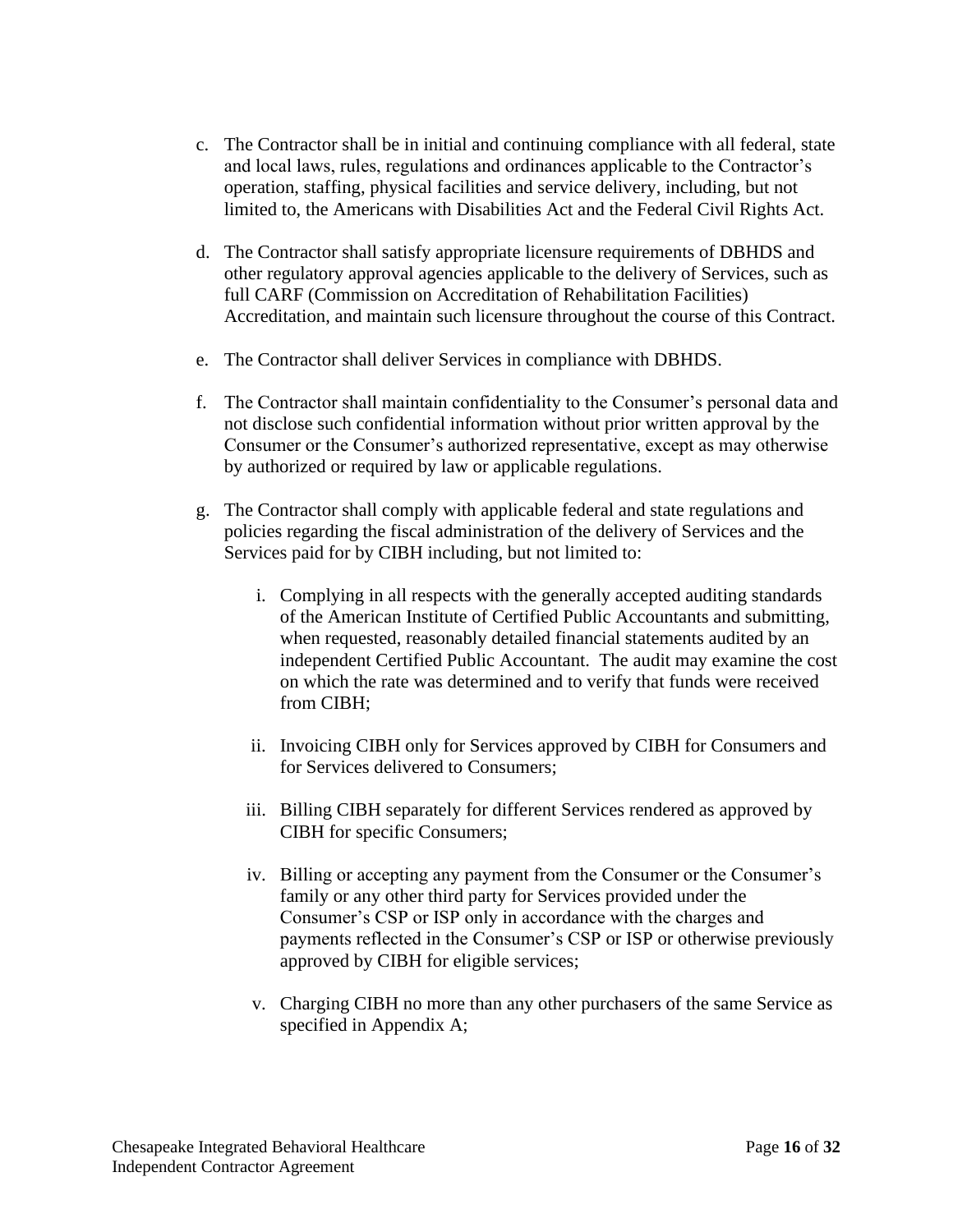- vi. Making available, on request, copies of the Contractor's annual independent or public audit report within ninety (90) days after the fiscal year ending June 30; and
- vii. Assuring that personnel with financial responsibility will be bonded.
- h. The Contractor shall maintain such accounts, records and supporting documents as will serve to permit an accurate and expeditious determination to be made at any time of the disposition of all monies received under this Contract and the nature and amount of all charges against CIBH.
- i. The Contractor shall provide access on demand by CIBH, its authorized agents, and/or state and/or federal auditors to any books, documents, papers or other records of the Contractor, including individual Consumer records, relating to the expenditure of all funds and Services rendered during the term of this Contract in order to make audit examinations, excerpts and transcripts.
- j. The Contractor shall provide CIBH with monthly Service delivery information per Consumer and per the required reporting format with the monthly bill.
- k. The Contractor shall satisfy the requirements of evaluation and utilization review of DBHDS or other funding source as appropriate.
- l. The Contractor shall work cooperatively with CIBH staff, including participation of the Contractor's staff in the initial and subsequent Consumer service planning meetings.
- m. The Contractor shall notify CIBH's Intellectual Disability Program Director, Ed Gonzalez, and the local human rights advocate designee, Kelly Monson, immediately of incidents involving Consumers in relation to health, safety, and allegations of neglect, abuse or exploitation. A copy of the Incident Report shall be faxed to CIBH's Community Options Program's Vocational Services Program Supervisor, Shawn Barnwell, at (757) 523-0830, within twenty-four (24) hours of the incident.
- n. The Contractor shall submit a fee schedule for each vended Service based on an updated organizational budget or other acceptable system approved by CIBH. The Contractor may choose to extend previously established and approved rates.
- o. The Contractor shall provide a listing of holidays (reflecting the days, if any, that the Contractor is closed to Consumer Services) for the New Year at least one (1) week prior to January  $1<sup>st</sup>$  of the following year.
- p. If the Contractor is organized as a stock or nonstock corporation, limited liability company, business trust, or limited partnership or registered as a registered limited liability partnership, the Contractor shall be authorized to transact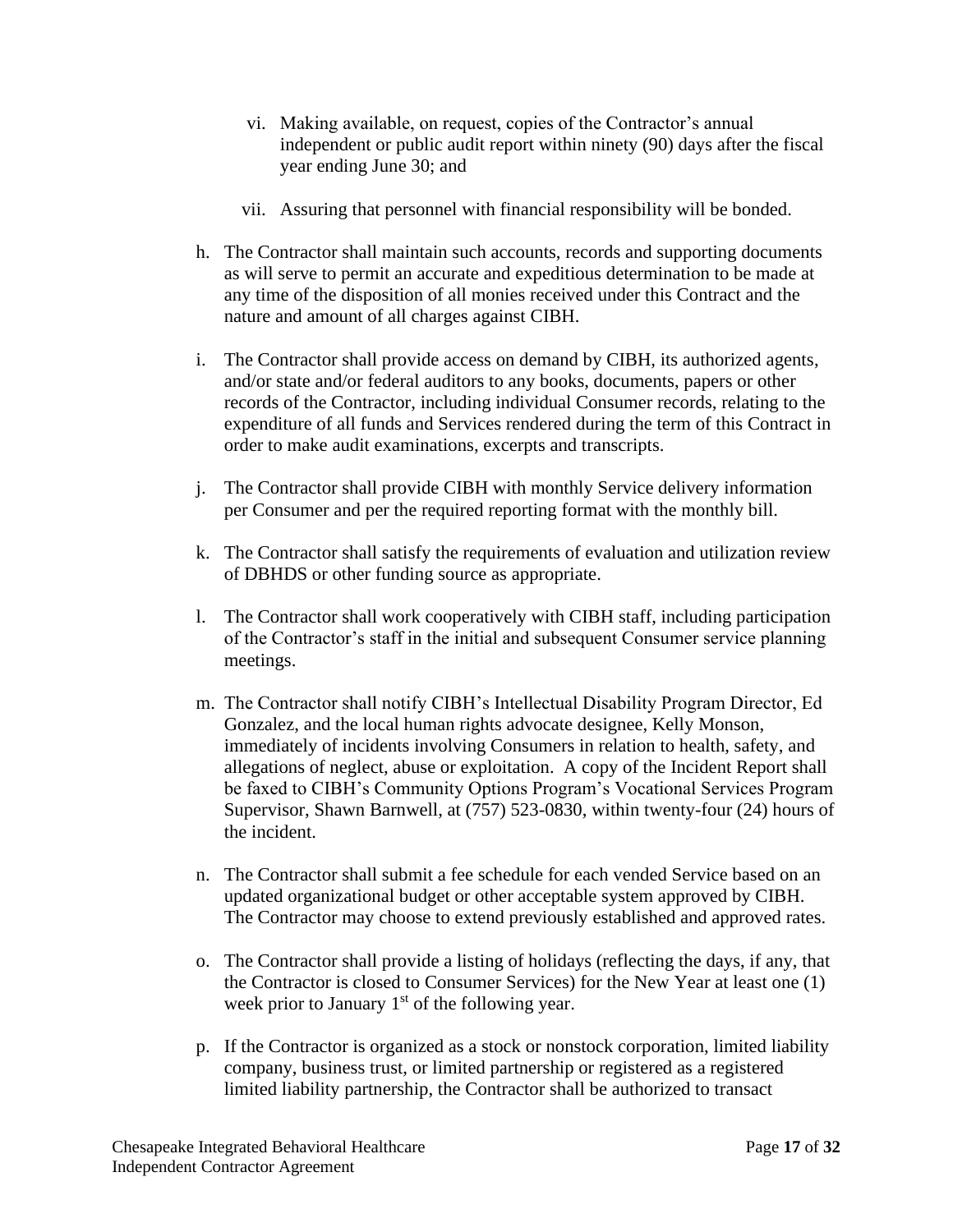business in the Commonwealth as a domestic or foreign business entity if so required by Title 13.1 or Title 50 of the Code of Virginia, 1950, as amended, or as otherwise required by law. Any business entity described above that enters into an agreement with a public body pursuant to the Virginia Public Procurement Act shall not allow its existence to lapse or its certificate of authority or registration to transact business in the Commonwealth, if so required under Title 13.1 or Title 50, to be revoked or cancelled at any time during the term of the Contract. A public body may void any agreement with a business entity if the business entity fails to remain in compliance with the provisions of this section.

# B. CIBH'S CONDITIONS OF AGREEMENT: CIBH agrees to do the following:

- a. CIBH shall provide the Contractor with a written authorization for specific Service(s) to be rendered by the Contractor for a specified time for each Consumer after the Consumer has chosen the Contractor for such Services(s).
- b. CIBH shall provide the Contractor with pertinent Consumer information during the referral process and on an on-going basis, as appropriate.
- c. CIBH shall provide the case management and Service coordination for the Consumer, as appropriate, for whom the Contractor is providing Services.
- d. CIBH shall conduct Service reviews on an as-needed basis and provide the Contractor with a summary report as to the Contractor's compliance, effectiveness and any deficiencies noted, with recommendation(s) for improvement.
- e. CIBH shall investigate any complaint received from or concerning a Consumer involving the Contractor's provision of Services. CIBH may investigate the complaint at all reasonable times with twenty-four (24) hour notice to the Contractor.
- C. MUTUAL CONDITIONS OF AGREEMENT: The Contractor and CIBH shall do the following as a condition of this Contract:
	- a. Obtain written authorization from the Consumer or the Consumer's authorized representative for the Contractor and CIBH to exchange information relating to the Services provided by the Contractor to the Consumer under this Contract.
	- b. It is understood by both Parties that no payment for Services can be made by CIBH to the Contractor unless and until the Contractor submits all required information to CIBH regarding the provision of Services.
- D. BILLING ERRORS: If payment received for Services is incorrect, then it is the Contractor's responsibility to notify CIBH in writing of the questionable payment within forty-five (45) calendar days after receipt of payment. Supporting evidence describing in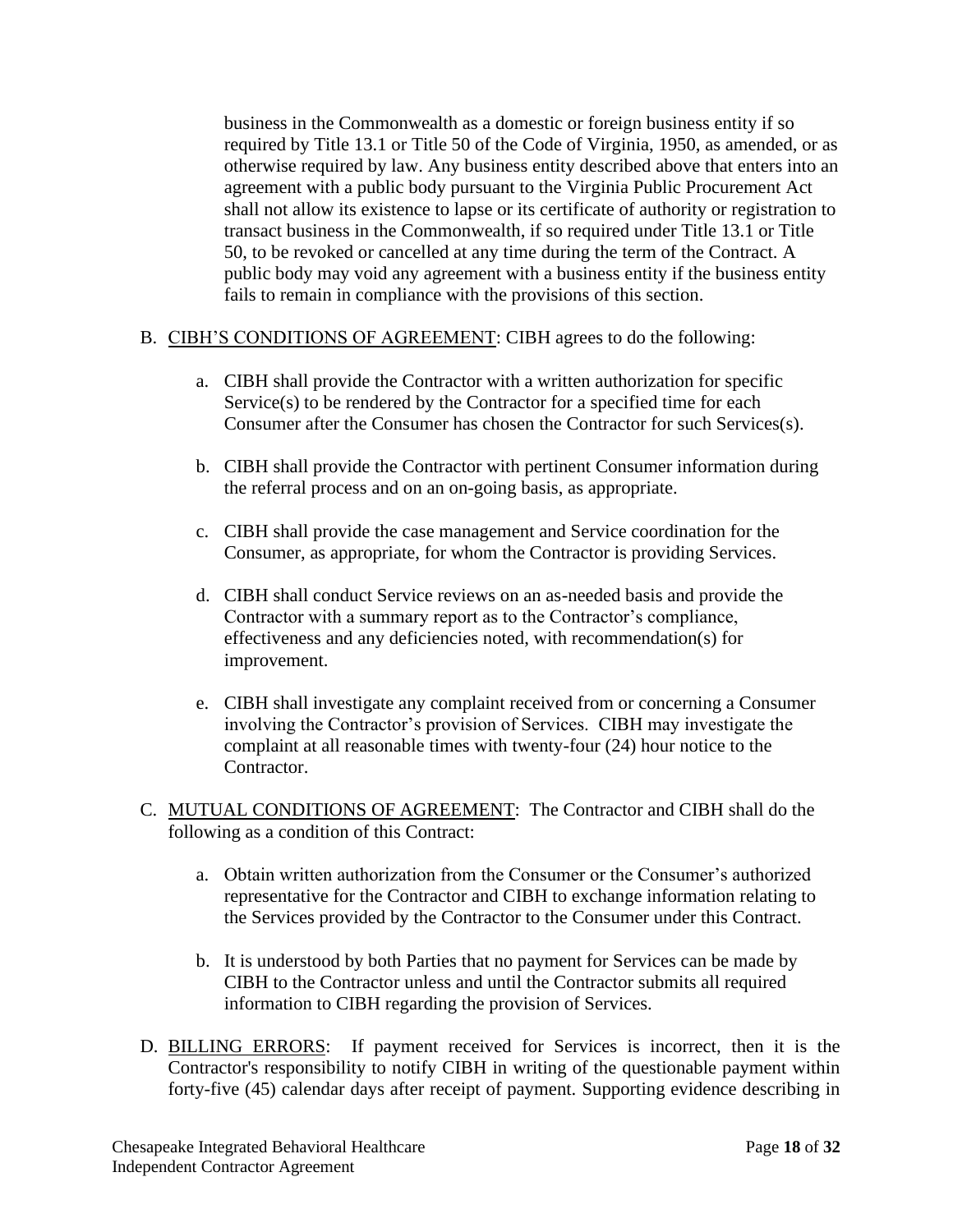detail the nature of the payment error must accompany such notification. CIBH will correct any error or respond in writing as to why no error exists within ninety (90) days after receipt of the Contractor's notification. If the Contractor's notification and supporting evidence are not received by CIBH within forty-five (45) days, then CIBH is not obligated to make any adjustment to the questioned payment.

Should the payment received for services be an overpayment, the Contractor must notify CIBH immediately and, at CIBH's election, a refund payment or credit memorandum will be issued within ten (10) days. Where the determination of overpayment is made initially by CIBH, then at CIBH's sole election, the Contractor shall issue a refund payment within fifteen (15) days after CIBH's request or CIBH shall offset the overpayment amount against amounts due or to become due hereunder.

# E. DISCONTINUATION OF FUNDING/REMOVAL FROM LIST OF APPROVED CONTRACTORS:

- a. CIBH reserves the right to remove the Contractor from the list of approved contractors and to discontinue funding Services provided by the Contractor for Consumers, in the event that the Contractor's performance or capacity to provide Services to Consumers is unsatisfactory.
- b. CIBH shall remain liable for compensation due to the Contractor for services rendered prior to the Contractor's receipt of notice of removal from the list of approved contractors.
- c. The commission by the Contractor of any one or more of the following shall be grounds for removal from the list of approved contractors:
	- i. Failure to maintain full licensure, certification or accreditation status with required regulatory agencies;
	- ii. Failure to notify CIBH of a change in licensing, certification or accreditation status within thirty (30) days of Contractor's receipt of notice of the change;
	- iii. Failure to remedy health and safety concerns which affect the Service delivery to Consumers, after a federal, state or local agency investigation;
	- iv. Billing for Services in a manner contrary to the approved CSP or ISP;
	- v. A pattern of billing for Services delivered under this Contract at higher rates than those approved by CIBH in this Agreement;
	- vi. Failure to cooperate with a Consumer, or a Consumer's family (as appropriate), and case managers to resolve complaints and dissatisfaction with Services; and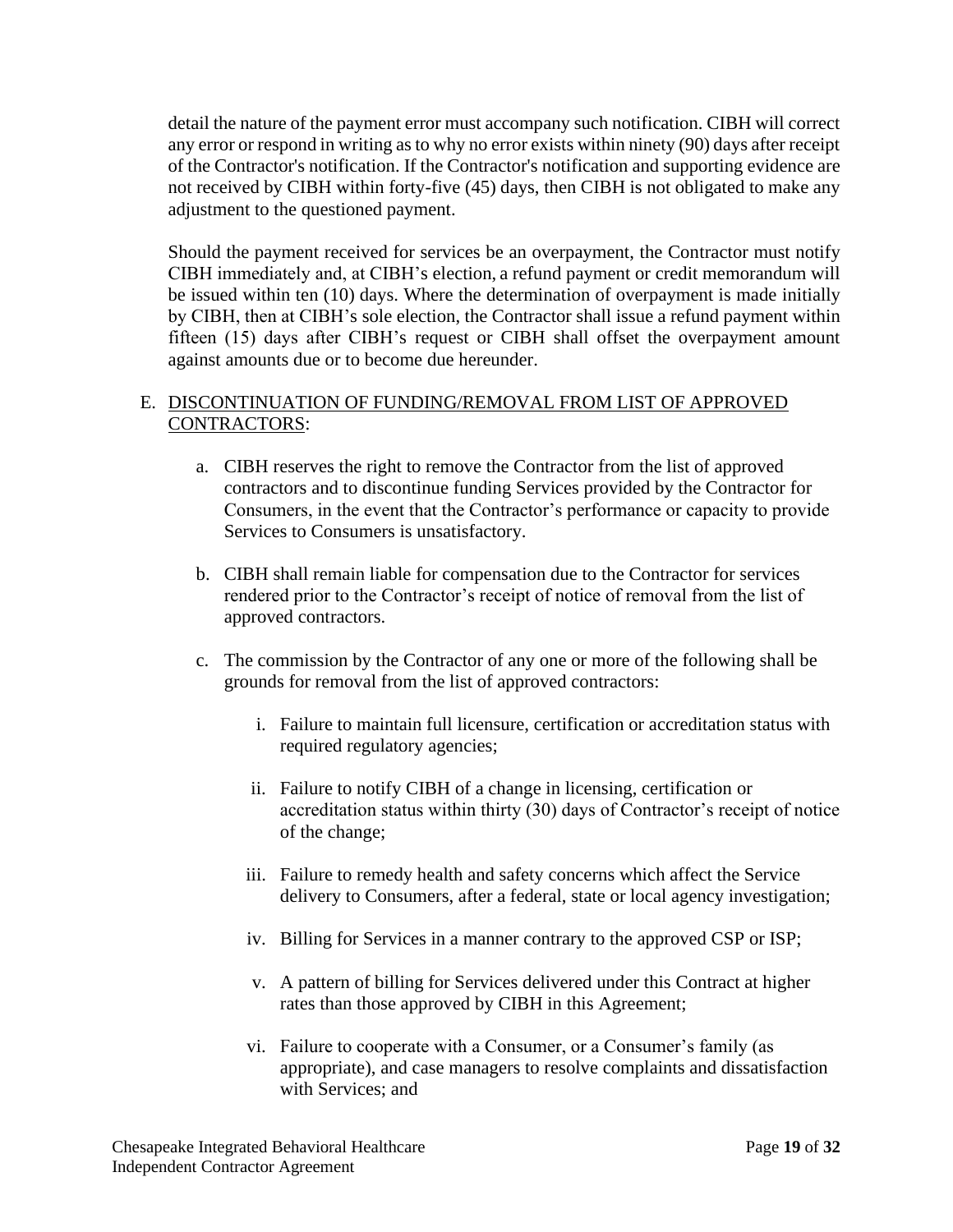vii. Failure to maintain appropriate insurance coverage.

I hereby acknowledge, understand and agree to be bound by the Chesapeake Integrated Behavioral Healthcare's Contractor Vendor Services Agreement.

Signature of Contractor: \_\_\_\_\_\_\_\_\_\_\_\_\_\_\_\_\_\_\_\_\_\_\_\_\_\_\_\_\_\_

Date: \_\_\_\_\_\_\_\_\_\_\_\_\_\_\_\_\_\_\_\_\_

#### CHESAPEAKE INTEGRATED BEHAVIORAL HEALTHCARE CONTRACT FOR SERVICES **CONSUMER CHOICE ACKNOWLEDGEMENT**

The Contractor, [INSERT NAME], has been approved by CIBH to receive compensation from CIBH for the Services outlined in this Contract.

Under Code of Virginia §§ 37.2-100 and 37.2-500, 1950, as amended, CIBH provides case management services, that includes the development of an Individual Services Plan ("ISP") for a Client. The ISP identifies additional Services that are appropriate for the Client, such as the Services outlined in this Contract for Services by and between CIBH and [INSERT NAME]. The Client (and/or the Client's authorized representative, as applicable) is able to choose, from CIBH's approved list of contractors, the contractor from whom the Client wishes to receive the Services identified in the Client's ISP. CIBH is willing to pay for such Services, up to a specified limit, for which other sources of funding are not available, on a Client-by-Client basis.

The selection of [INSERT NAME], by the Client and the payment to [INSERT NAME] by CIBH are exempted from the requirements of Virginia public procurement law because the Services detailed in this Contract will be purchased by CIBH only on a Client-by-Client basis for direct use by the Client and only after the Client chooses the Contractor from CIBH's approved list of contractors. (See Section 2.2-4345(A)(14), Code of Virginia, 1950, as amended).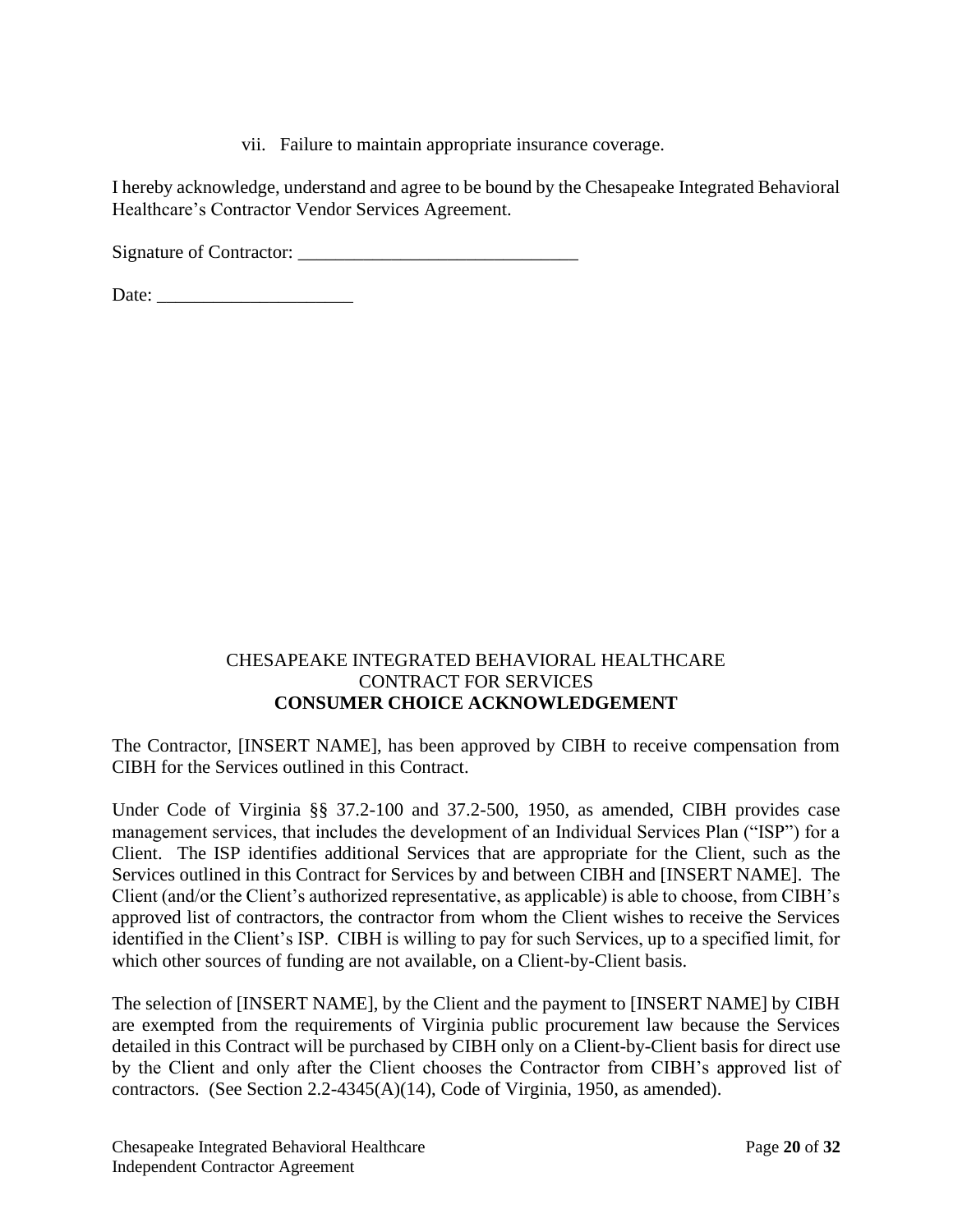**The Contractor acknowledges and agrees that the Client may terminate Services with the Contractor at any time, without prior notice.**

#### **The Contractor shall only bill CIBH for Services actually rendered to CIBH Clients.**

The purposes of this Contract for Services are to: (1) ensure that the Contractor complies with certain standards of quality set by CIBH and federal, state and local law, rules and regulations; and (2) to subject the Contractor's performance hereunder to audit and review by CIBH to ensure that any and all compensation paid by CIBH to the Contractor hereunder is justified by the Contractor's proper provision of Services to Clients who select the Contractor.

#### CHESAPEAKE INTEGRATED BEHAVIORAL HEALTHCARE

l

l

ı

Joseph Scislowicz, Executive Director

[**INSERT COMPANY'S NAME**]

# [**INSERT NAME OF AUTHORIZED SIGNATORY, TITLE**]

IN WITNESS WHEREOF, the Parties, intending to be legally bound, have executed this Contract on the date first written above, and the Parties hereto have caused these presents to be executed on their respective behalves by their duly authorized officers on the respective dates hereinafter indicated.

#### [**CONTRACTOR'S NAME**]

STATE/COMMONWEALTH OF \_\_\_\_\_\_\_\_\_\_\_\_\_\_\_\_\_\_\_\_

CITY/COUNTY OF , to-wit:

I, a Notary Public, in and for the City/County of

\_\_\_\_\_\_\_\_\_\_\_\_\_\_\_\_\_, in the State/Commonwealth of \_\_\_\_\_\_\_\_\_\_\_\_\_\_\_, do certify that

\_\_\_\_\_\_\_\_\_\_\_\_\_\_\_\_\_\_\_, whose name is signed to the foregoing and annexed writing, has

acknowledged the same, and has produced satisfactory evidence of identity, before me in my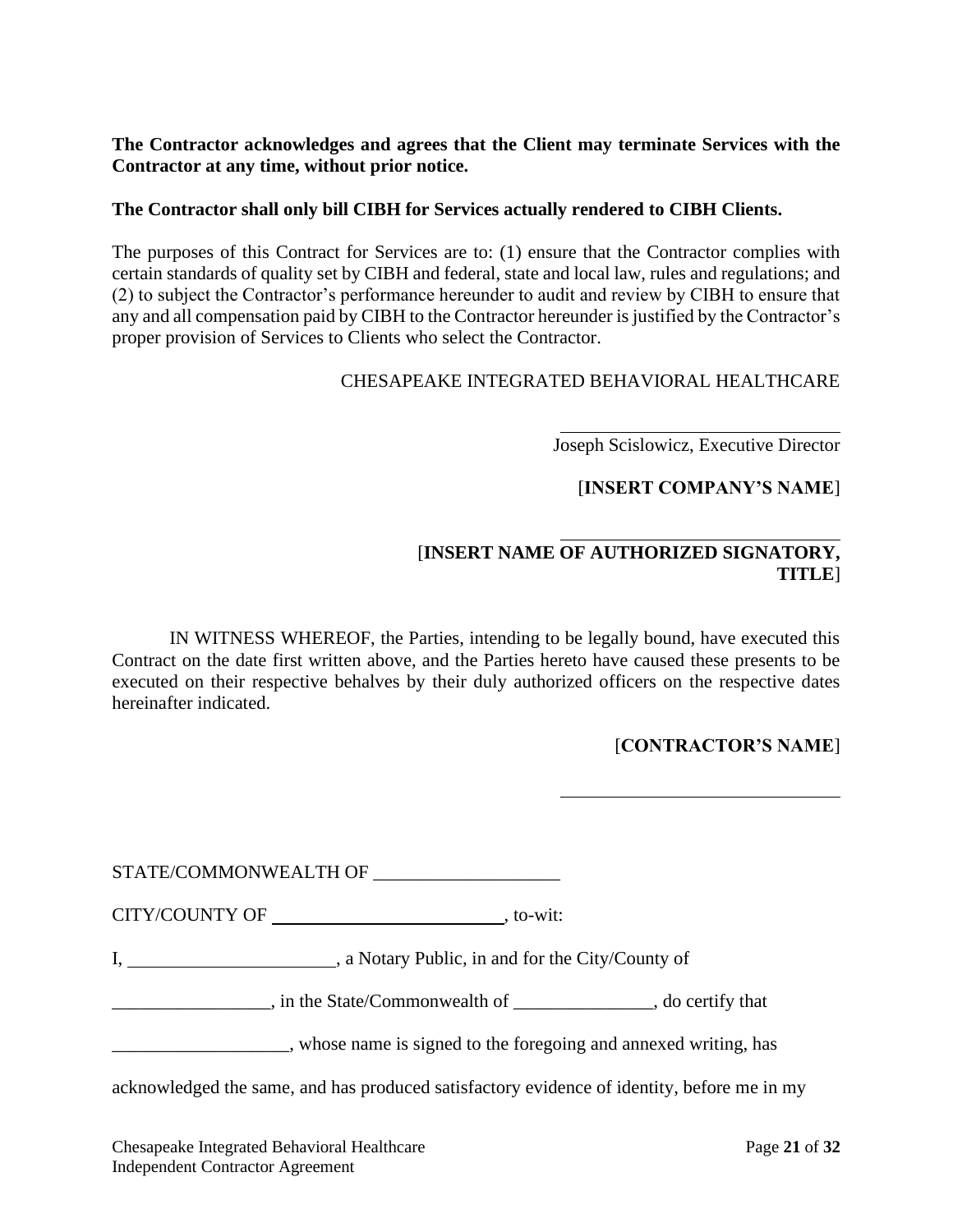city/county aforesaid.

Given under my hand this  $\_\_\_\_$  day of  $\_\_\_\_\_\_$ , 202 $\_\_\_\_\_\$ .

Notary Public My commission expires:

\_\_\_\_\_\_\_\_\_\_\_\_\_\_\_\_\_\_

\_\_\_\_\_\_\_\_\_\_\_\_\_\_\_\_\_\_

Registration No:

[SEAL]

#### CHESAPEAKE INTEGRATED BEHAVIORAL HEALTHCARE

ı

Joseph Scislowicz, Executive Director

# COMMONWEALTH OF VIRGINIA CITY OF CHESAPEAKE, to-wit:

I, 1. All a Notary Public, in and for the City of Chesapeake in the

Commonwealth of Virginia, do certify that Joseph Scislowicz, whose name is signed to the

foregoing and annexed writing, has acknowledged the same, and has produced satisfactory

evidence of identity, before me in my city aforesaid.

Given under my hand this  $\_\_\_\_$  day of  $\_\_\_\_\_\_\_$ , 202 $\_\_\_\_\$ .

Notary Public My commission expires:

\_\_\_\_\_\_\_\_\_\_\_\_\_\_\_\_\_\_

\_\_\_\_\_\_\_\_\_\_\_\_\_\_\_\_\_\_

Registration No: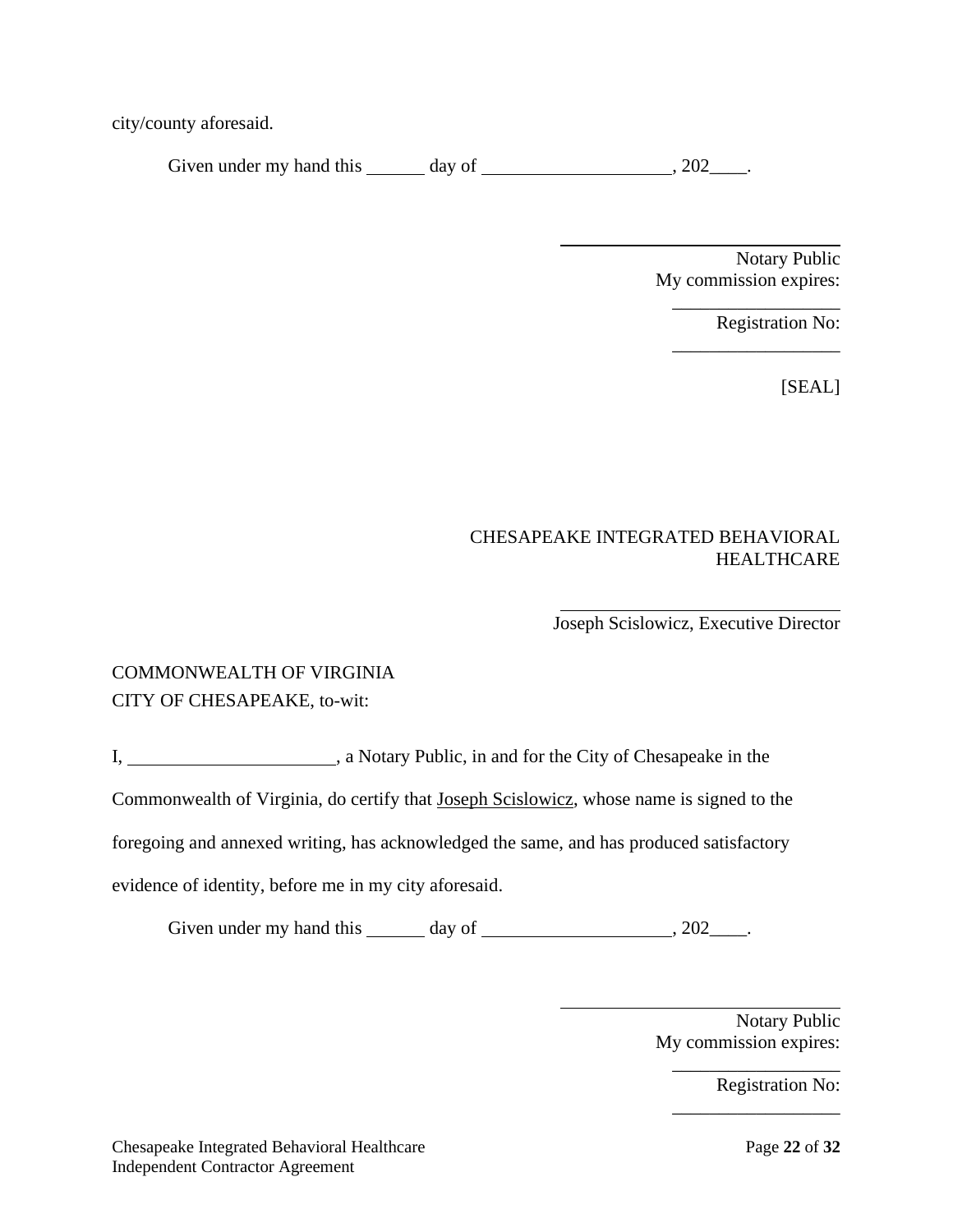#### **APPROVED AS TO FORM**:

\_\_\_\_\_\_\_\_\_\_\_\_\_\_\_\_\_\_\_\_\_\_\_\_\_\_\_ Chanel Ann Gray, Esq. City of Chesapeake Assistant City Attorney Date:

#### **ACCEPTED BY THE CITY:**

\_\_\_\_\_\_\_\_\_\_\_\_\_\_\_\_\_\_\_\_\_\_\_\_\_\_\_

Anthony Cannion or Allison Meyers City of Chesapeake Procurement Administrator/ Director Human Resources Date:

#### **APPENDICES**

- A. Appendix A: Current licensure/accreditation/certification
- B. Appendix B: Certificate of Insurance/copy of Insurance policy
- C. Appendix C: W9 Form
- D. Appendix D: Certification of Compliance with Immigration Laws and Regulations
- E. Appendix E: Litigation Disclosure Form
- F. Appendix F: State Corporation Commission Form

#### **Please attach Appendix documents AFTER this page**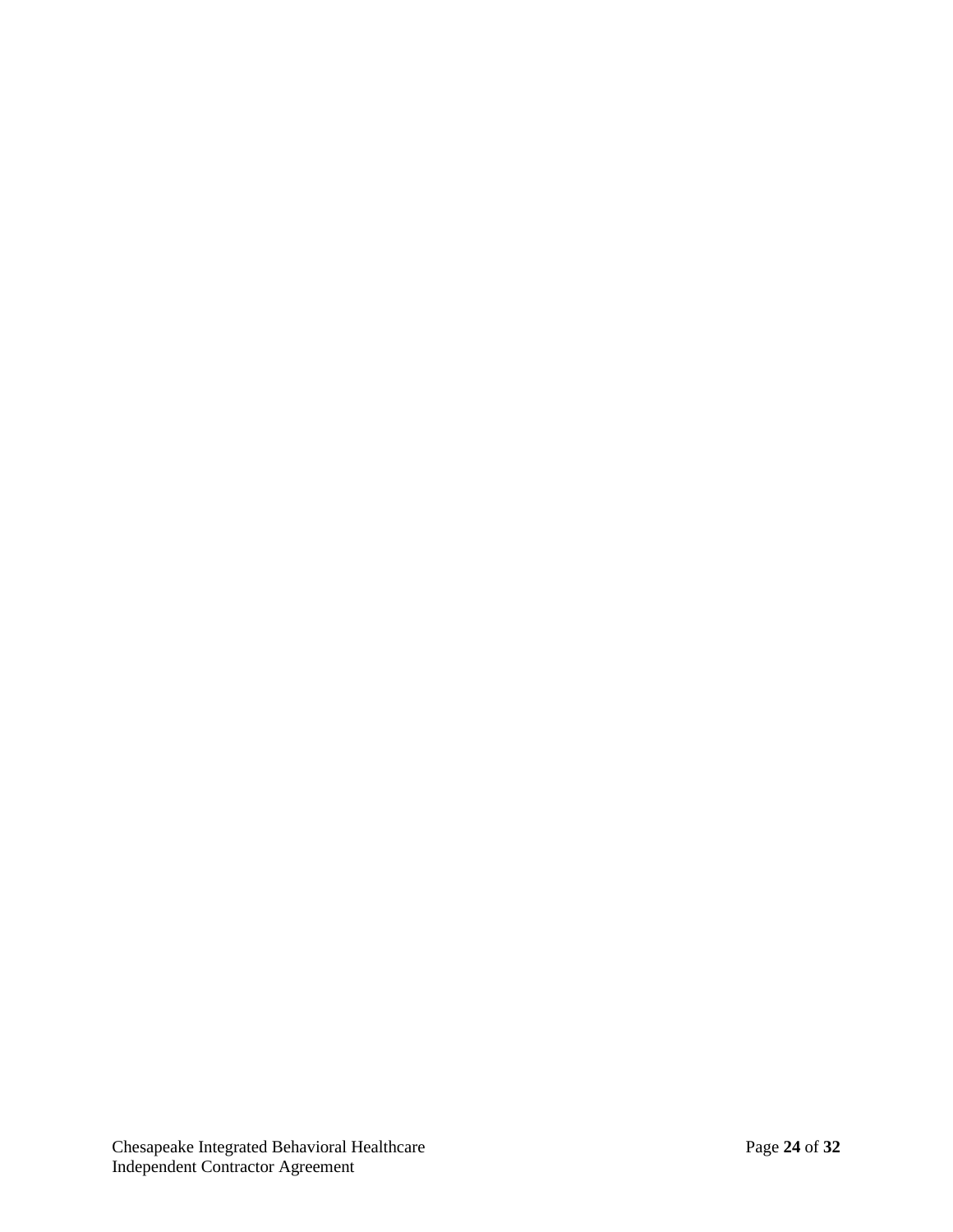#### **APPENDIX A:**

Current licensure/accreditation/certification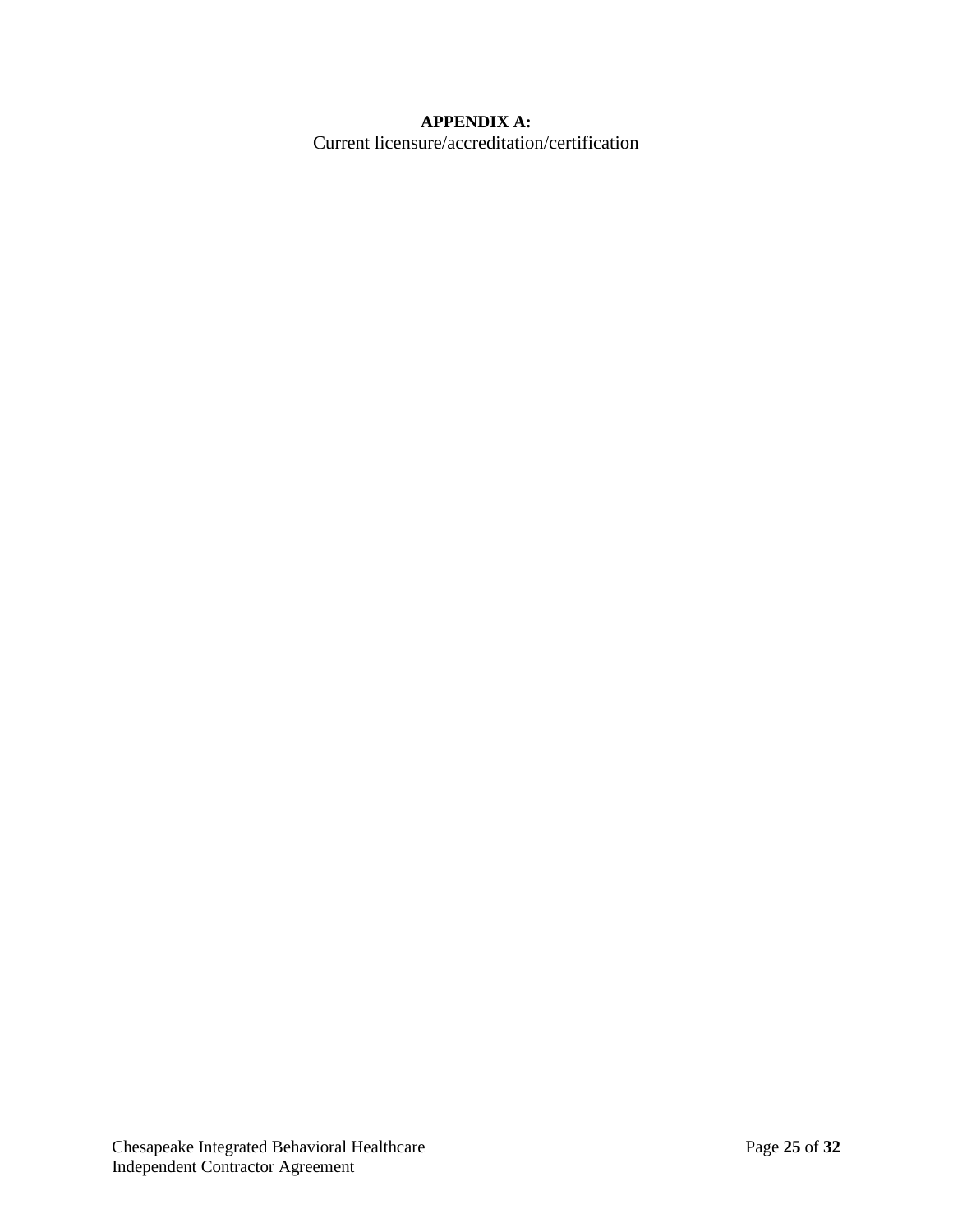# **APPENDIX B:**

Certificate of Insurance/copy of Insurance policy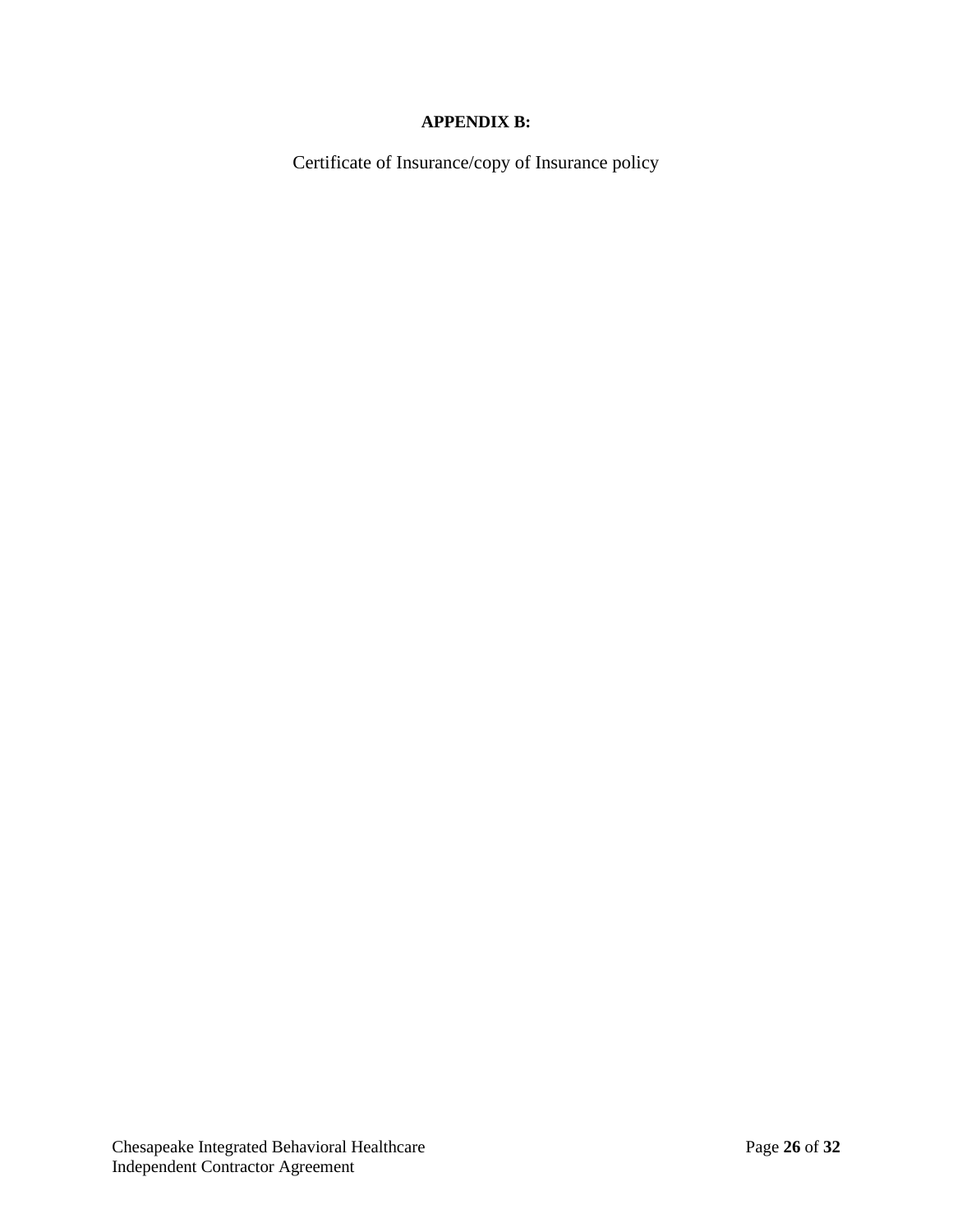#### **APPENDIX C:**

W9 Form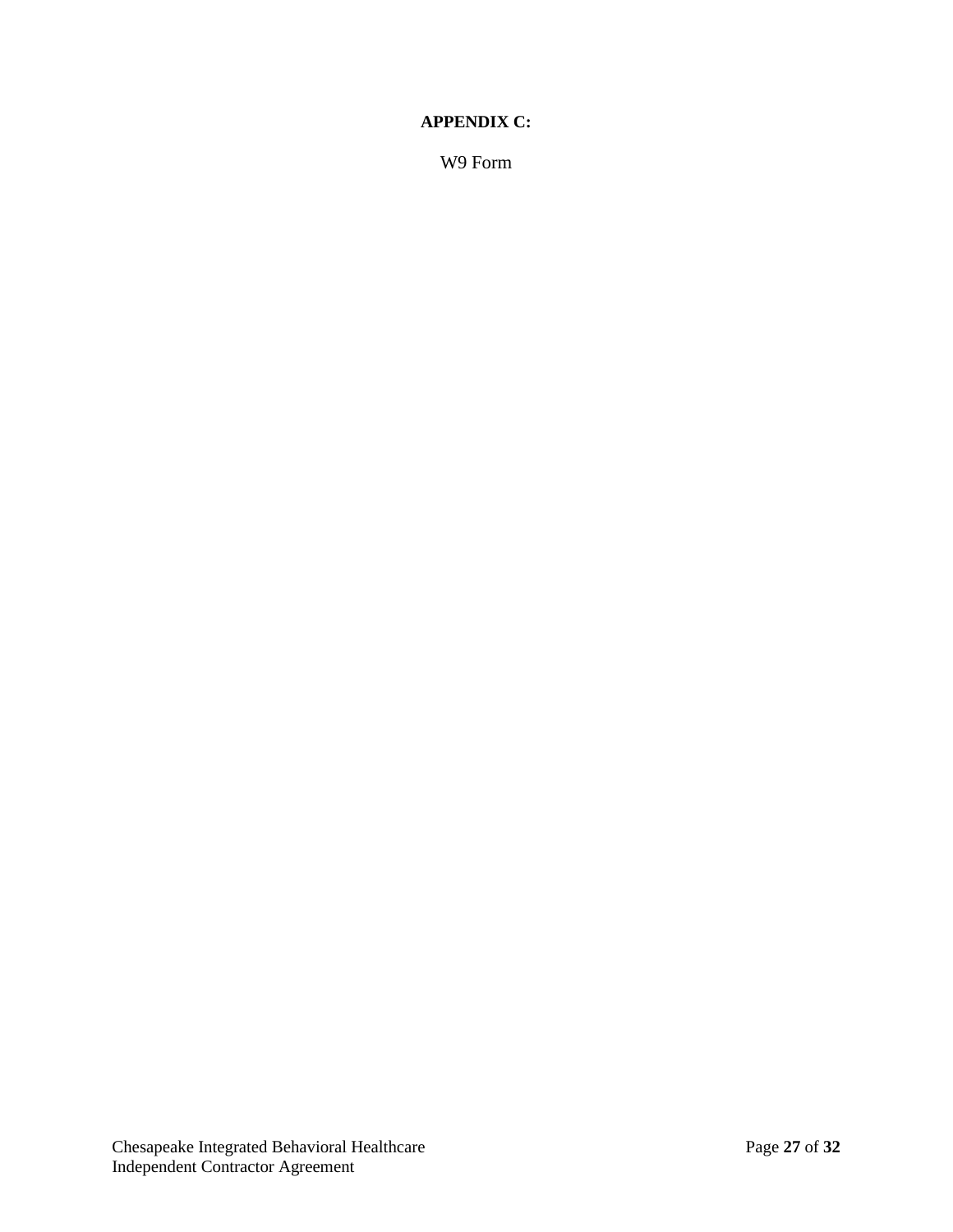#### **APPENDIX D:**

Certification of Compliance with Immigration Laws and Regulations

# **CERTIFICATION OF COMPLIANCE WITH IMMIGRATION LAWS AND REGULATIONS**

Section 54-72.2 of the Chesapeake City Code, as amended, states any contract for goods or services with the city, including any of its boards and commissions, shall include a sworn certification by the contractor or vendor of compliance with all federal immigration laws and regulations, including without limitation, the Federal Immigration Reform and Control Act of 1986, and with all state employment laws governing illegal aliens, including without limitation, § 40.1- 11.1 of the Code of Virginia, 1950, as amended. The contractor or vendor shall agree to remain in compliance with all such laws and regulations throughout the duration of the contract and to allow the city the right to inspect records and documentation to ensure that all persons hired by the contractor or vendor are eligible for employment in the United States under the Federal Immigration Reform and Control Act. **The requirement for certification shall not apply to contracts of less than \$5,000.00, provided that the contract documents include a provision requiring compliance with federal law governing employment of illegal aliens.** Failure to provide, or violation of, any contractual provision or certification required by this ordinance shall constitute grounds for the immediate termination of the contract without notice or right to cure, at the discretion of the city manager or designee.

Accordingly this certification shall be completed and attached to all contracts and agreements for goods and services made by the City of Chesapeake or any of its boards and commissions. Failure to attach a completed certification shall render the contract or agreement void. A copy of the fully executed certification may be attached if an original certification is on file with Procurement for the current fiscal year.

# *Type or print legibly when completing this form.*

- 1. Legal Name of Contractor or Vendor: (Note: This is your name as reported to the IRS. This should match your Social Security card or Federal ID number.)
- 2. Type of Business Entity:
	- A. Sole proprietorship (Provide full name and address of owner):
	- B. Limited Partnership (Provide full name and address of all partners):
	- C. General Partnership (Provide full name and address of all partners):
	- D. Limited Liability Company (Provide full name and address of all managing members):
	- E. Corporation (Provide full name and address of all officers):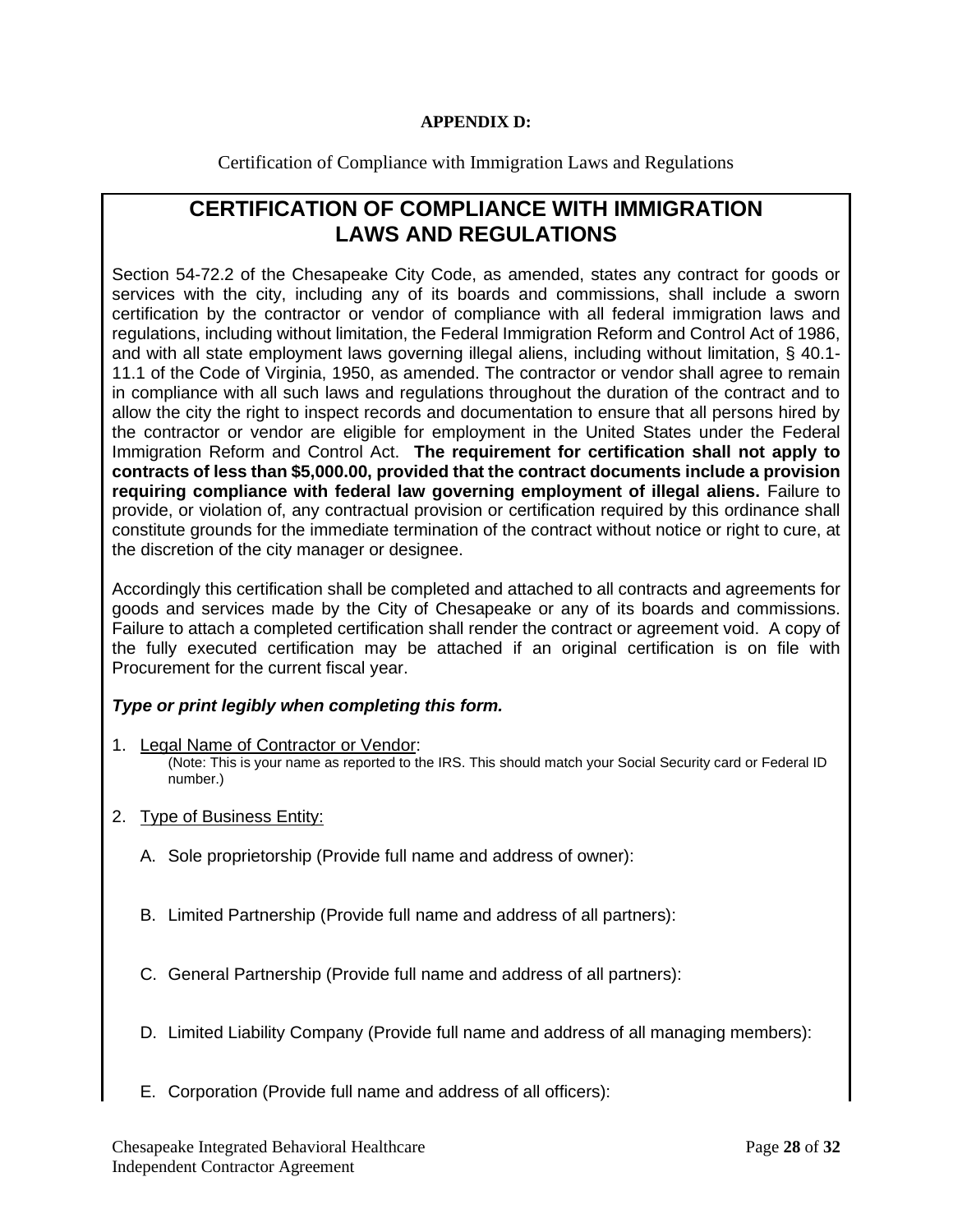- 3. Doing Business As: If Applicable (Note: This is the name that appears on your invoices but is not used as your reporting name.)
- 4. Name and Position of Person Completing this Certificate:
- 5. Physical Business Address:
- 6. Primary Correspondence Address (If different from physical address):
- 7. Number of Employees:
- 8. Are all Employees Who Work in the United States Eligible for Employment in the United States?

Yes  $\sim$ 

 $No$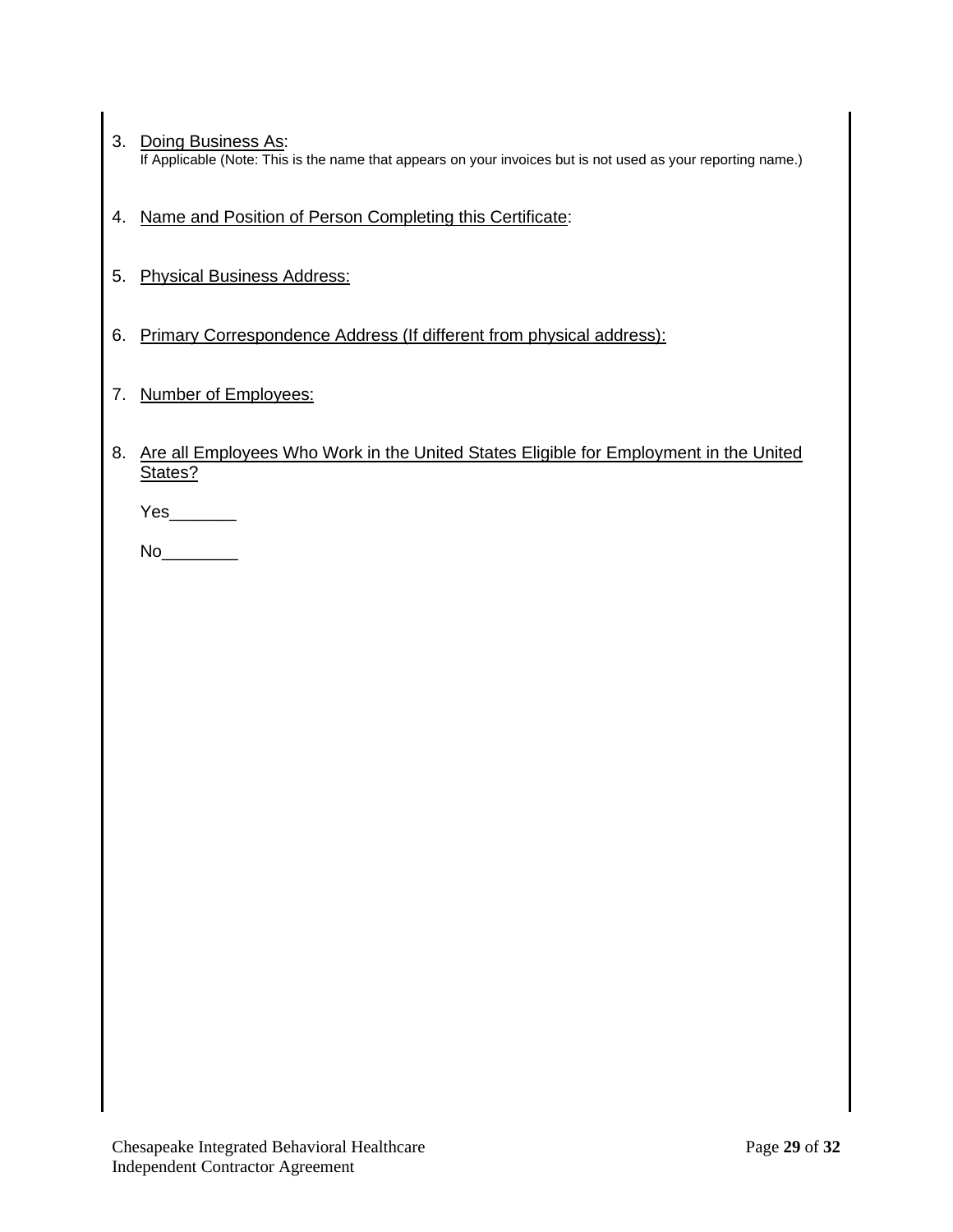**Under penalties of perjury, I declare on behalf of the contractor/vendor listed above that to the best of my knowledge and based upon reasonable inquiry, each and every one of the contractor's/vendor's employees who work in the United States are eligible for employment in the United States as required by the Federal Immigration Reform and Control Act of 1986 and Section 40.1-11.1 of the Code of Virginia, 1950, as amended. I further declare on behalf of the contractor/vendor that it shall use due care and diligence to ensure that all employees hired in the future who will work in the United States will be eligible for employment in the United States. I affirm that the information provided herein is true, correct, and complete.**

| Date: __________________                          |                                                                                             |
|---------------------------------------------------|---------------------------------------------------------------------------------------------|
| STATE/COMMONWEALTH OF __________________________: |                                                                                             |
|                                                   | The foregoing instrument was acknowledged before me this ___ day of _____________,          |
|                                                   | 202__, by ___________________________. He/She □ is personally known to me or □ has produced |
|                                                   |                                                                                             |
|                                                   | <b>Notary Public</b>                                                                        |
| Registration No.:____________________             |                                                                                             |
|                                                   |                                                                                             |
| [SEAL]                                            |                                                                                             |
|                                                   |                                                                                             |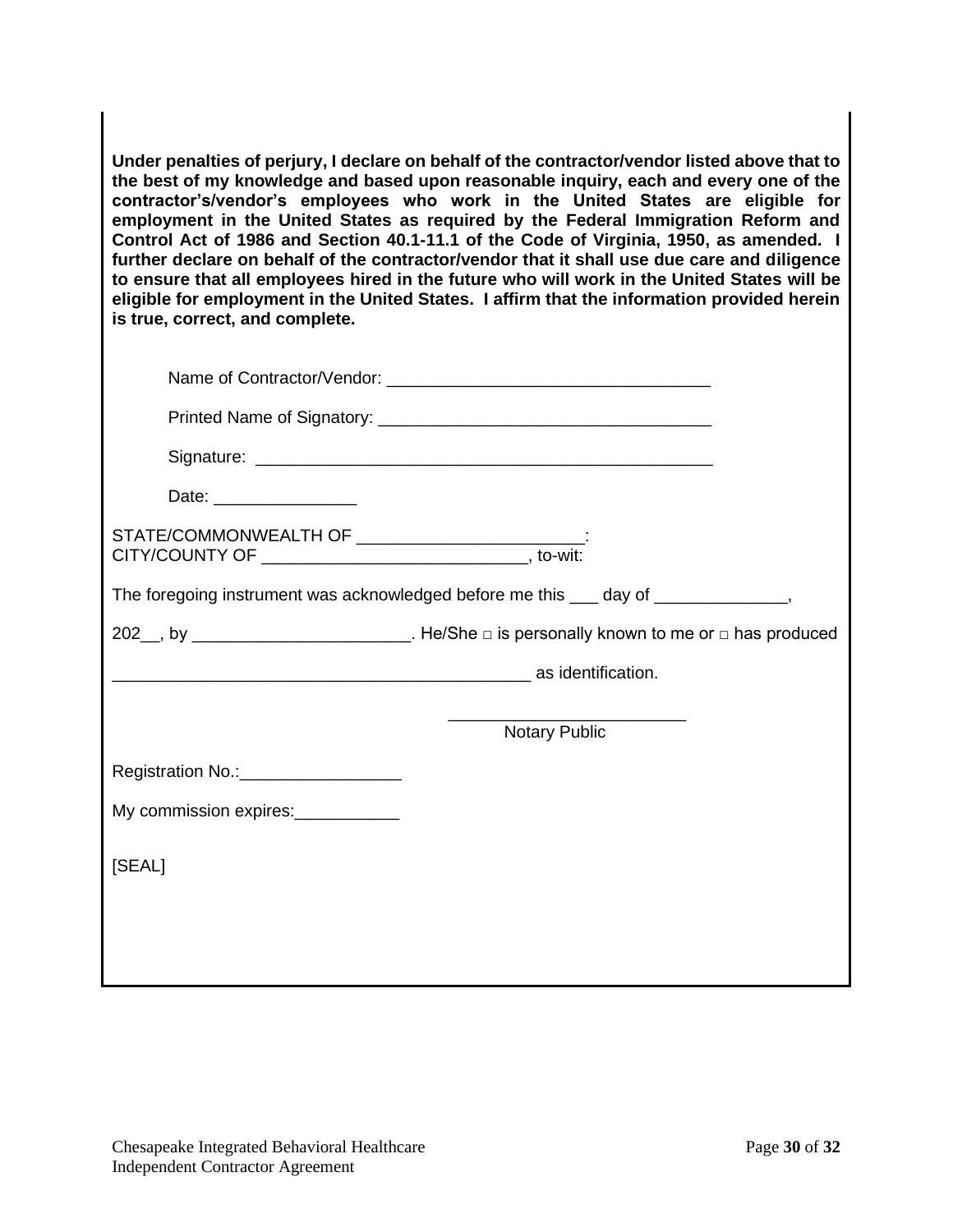# **APPENDIX E:**

#### **LITIGATION DISCLOSURE FORM**

Respond to each of the questions below by checking the appropriate box. Failure to fully and truthfully disclose the information required by this Litigation Disclosure Form may result in the disqualification of your bid or proposal from consideration or termination of the contract, once awarded. For purposes of this disclosure form, "you" means the individual or entity in whose name the bid or proposal is submitted.

1. Have you or any principal, officer or director of your company, or any individual who will be assigned to work under any contract awarded pursuant to this solicitation, been convicted of a felony, or a misdemeanor involving moral turpitude, during the last ten (10) years?

 $Yes \square$  No  $\square$ 

2. Have you or any principal, officer or director of your company, or any individual who will be assigned to work under any contract awarded pursuant to this solicitation, been terminated (for cause from any work being performed for the City of Chesapeake or any other governmental entity in the Commonwealth of Virginia during the last seven (7) years?

 $Yes \square$  No  $\square$ 

3. Have you or any principal, officer or director of your company, or any individual who will be assigned to work under any contract awarded pursuant to this solicitation, been involved in any claim or litigation with the City of Chesapeake or any other governmental entity in the Commonwealth of Virginia during the last seven (7) years?

 $Yes \Box$   $No \Box$ 

4. Has any parent company or wholly owned subsidiary of your company been involved in any claim or litigation with the City of Chesapeake or any other governmental entity in the Commonwealth of Virginia during the last seven (7) years?

 $Yes \Box$   $No \Box$ 

If you answered "Yes" to any of the above questions, please state the name(s) of the person(s), the nature, and the status and/or outcome of the conviction, termination, claim or litigation, as applicable. Any such information should be provided on a separate page, attached to this form and submitted with your bid or proposal.